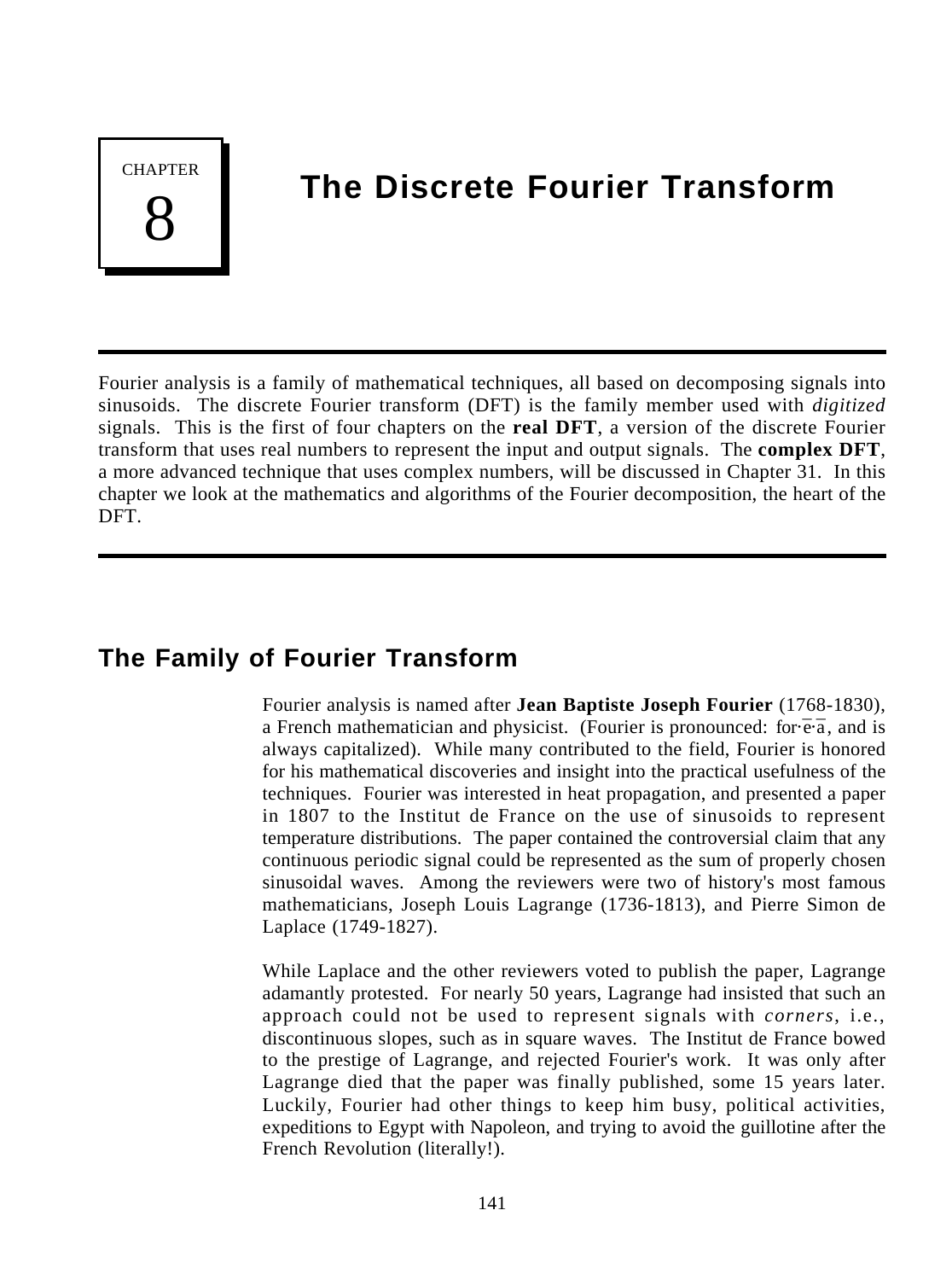Who was right? It's a split decision. Lagrange was correct in his assertion that a summation of sinusoids cannot form a signal with a corner. However, you can get *very* close. So close that the difference between the two has *zero energy*. In this sense, Fourier was right, although 18th century science knew little about the concept of energy. This phenomenon now goes by the name: *Gibbs Effect*, and will be discussed in Chapter 11.

Figure 8-1 illustrates how a signal can be decomposed into sine and cosine waves. Figure (a) shows an example signal, 16 points long, running from sample number 0 to 15. Figure (b) shows the Fourier decomposition of this signal, nine cosine waves and nine sine waves, each with a different frequency and amplitude. Although far from obvious, these 18 sinusoids



add to produce the waveform in (a). It should be noted that the objection made by Lagrange only applies to *continuous* signals. For *discrete* signals, this decomposition is mathematically exact. There is no difference between the signal in (a) and the *sum* of the signals in (b), just as there is no difference between 7 and 3+4.

Why are sinusoids used instead of, for instance, square or triangular waves? Remember, there are an infinite number of ways that a signal can be decomposed. The goal of decomposition is to end up with something *easier* to deal with than the original signal. For example, impulse decomposition allows signals to be examined one point at a time, leading to the powerful technique of convolution. The component sine and cosine waves are simpler than the original signal because they have a property that the original signal does not have: *sinusoidal fidelity*. As discussed in Chapter 5, a sinusoidal input to a system is guaranteed to produce a sinusoidal output. Only the amplitude and phase of the signal can change; the frequency and wave shape must remain the same. Sinusoids are the only waveform that have this useful property. While square and triangular decompositions are *possible*, there is no general reason for them to be *useful*.

The general term: *Fourier transform*, can be broken into four categories, resulting from the four basic types of signals that can be encountered.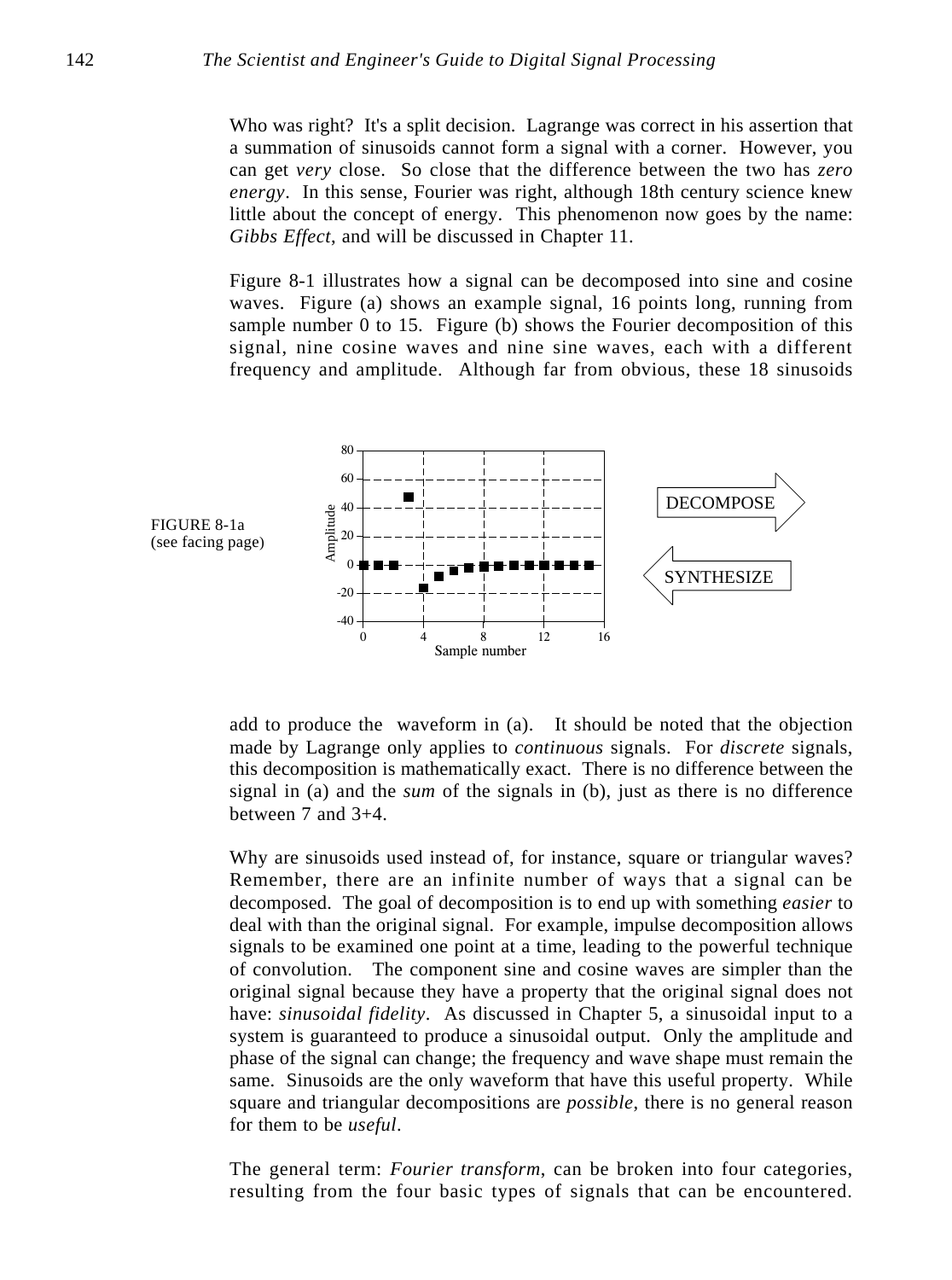

### FIGURE 8-1b

Example of Fourier decomposition. A 16 point signal (opposite page) is decomposed into 9 cosine waves and 9 sine waves. The frequency of each sinusoid is fixed; only the amplitude is changed depending on the shape of the waveform being decomposed.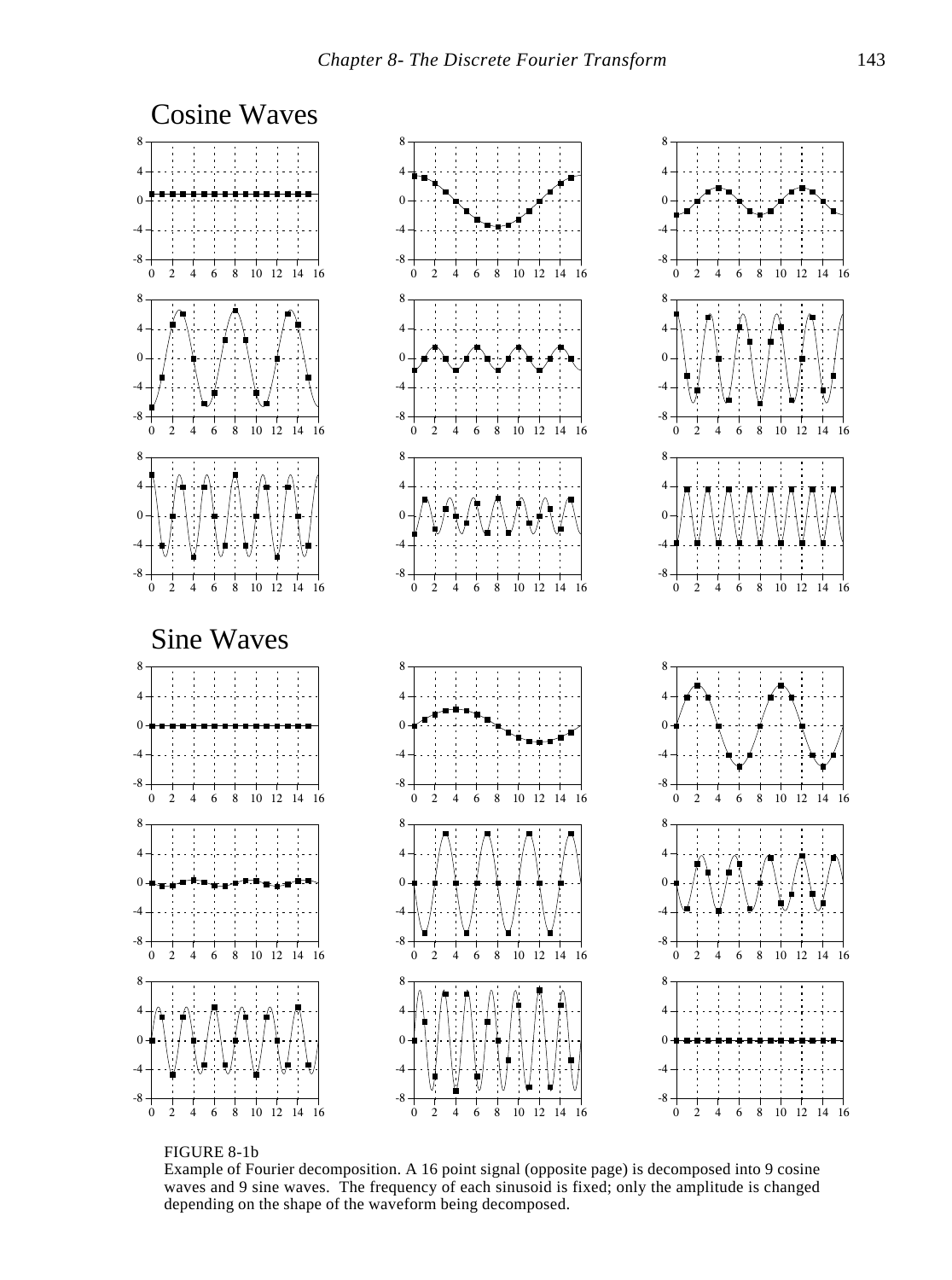A signal can be either *continuous* or *discrete*, and it can be either *periodic* or *aperiodic*. The combination of these two features generates the four categories, described below and illustrated in Fig. 8-2.

### **Aperiodic-Continuous**

This includes, for example, decaying exponentials and the Gaussian curve. These signals extend to both positive and negative infinity *without* repeating in a periodic pattern. The Fourier Transform for this type of signal is simply called the **Fourier Transform**.

### **Periodic-Continuous**

Here the examples include: sine waves, square waves, and any waveform that repeats itself in a regular pattern from negative to positive infinity. This version of the Fourier transform is called the **Fourier Series**.

# **Aperiodic-Discrete**

These signals are only defined at discrete points between positive and negative infinity, and do not repeat themselves in a periodic fashion. This type of Fourier transform is called the **Discrete Time Fourier Transform.** 

### **Periodic-Discrete**

These are discrete signals that repeat themselves in a periodic fashion from negative to positive infinity. This class of Fourier Transform is sometimes called the Discrete Fourier Series, but is most often called the **Discrete Fourier Transform.** 

You might be thinking that the names given to these four types of Fourier transforms are confusing and poorly organized. You're right; the names have evolved rather haphazardly over 200 years. There is nothing you can do but memorize them and move on.

These four classes of signals all extend to positive and negative *infinity*. Hold on, you say! What if you only have a finite number of samples stored in your computer, say a signal formed from 1024 points. Isn't there a version of the Fourier Transform that uses finite length signals? No, there isn't. Sine and cosine waves are *defined* as extending from negative infinity to positive infinity. You cannot use a group of infinitely long signals to synthesize something finite in length. The way around this dilemma is to make the finite data *look like* an infinite length signal. This is done by imagining that the signal has an infinite number of samples on the left and right of the actual points. If all these "imagined" samples have a value of zero, the signal looks *discrete* and *aperiodic*, and the Discrete Time Fourier Transform applies. As an alternative, the imagined samples can be a duplication of the actual 1024 points. In this case, the signal looks discrete and periodic, with a period of 1024 samples. This calls for the Discrete Fourier Transform to be used.

As it turns out, an *infinite* number of sinusoids are required to synthesize a signal that is *aperiodic*. This makes it impossible to calculate the Discrete Time Fourier Transform in a computer algorithm. By elimination, the only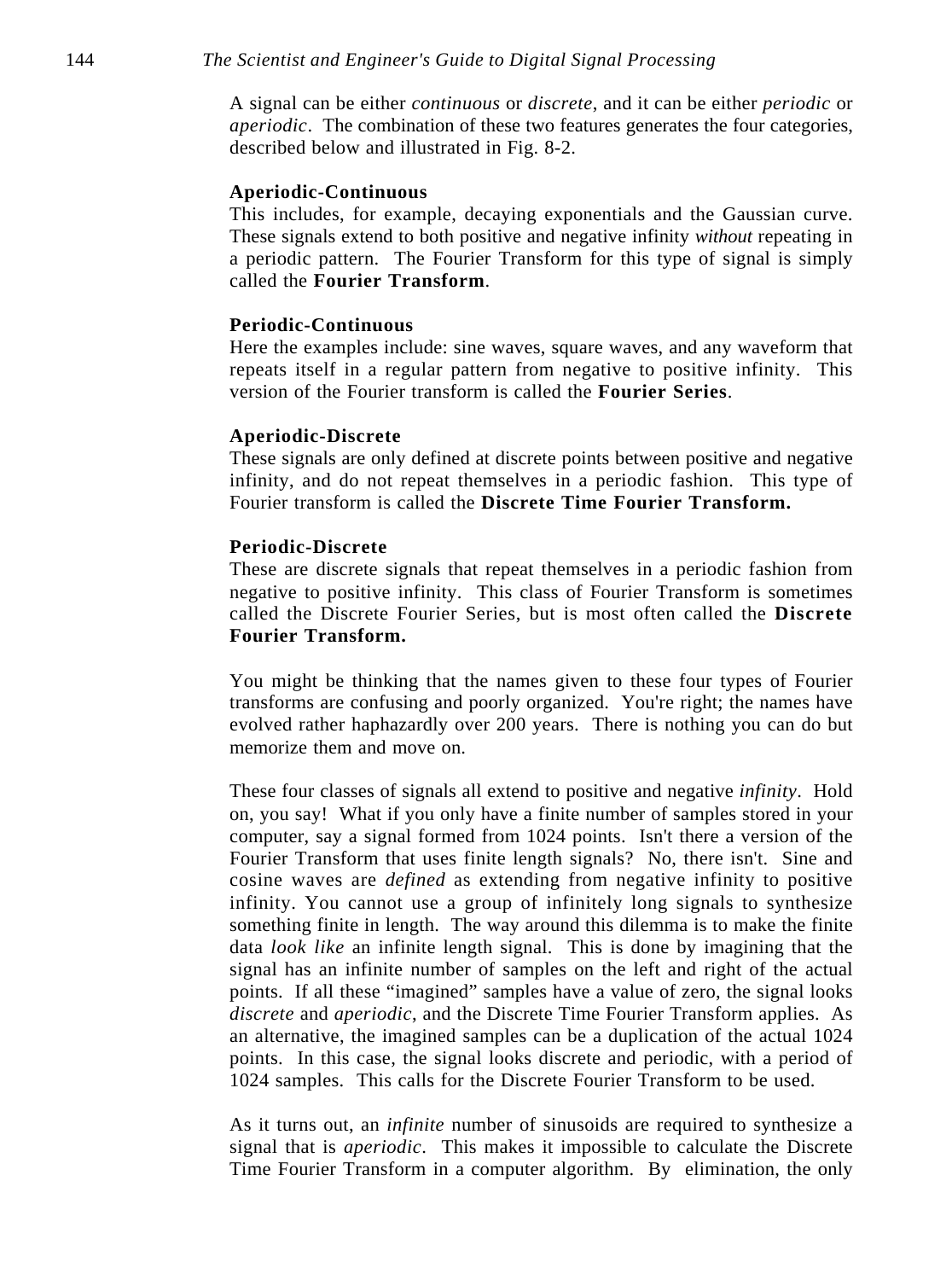

Illustration of the four Fourier transforms. A signal may be continuous or discrete, and it may be periodic or aperiodic. Together these define four possible combinations, each having its own version of the Fourier transform. The names are not well organized; simply memorize them.

type of Fourier transform that can be used in DSP is the DFT. In other words, digital computers can only work with information that is *discrete* and *finite* in length. When you struggle with theoretical issues, grapple with homework problems, and ponder mathematical mysteries, you may find yourself using the first three members of the Fourier transform family. When you sit down to your computer, you will only use the DFT. We will briefly look at these other Fourier transforms in future chapters. For now, concentrate on understanding the Discrete Fourier Transform.

Look back at the example DFT decomposition in Fig. 8-1. On the face of it, it appears to be a 16 point signal being decomposed into 18 sinusoids, each consisting of 16 points. In more formal terms, the 16 point signal, shown in (a), must be viewed as a single period of an infinitely long periodic signal. Likewise, each of the 18 sinusoids, shown in (b), represents a 16 point segment from an infinitely long sinusoid. Does it really matter if we view this as a 16 point signal being synthesized from 16 point sinusoids, or as an infinitely long periodic signal being synthesized from infinitely long sinusoids? The answer is: *usually no, but sometimes, yes.* In upcoming chapters we will encounter properties of the DFT that seem baffling if the signals are viewed as finite, but become obvious when the periodic nature is considered. The key point to understand is that this periodicity is invoked in order to use a *mathematical tool*, i.e., the DFT. It is usually meaningless in terms of where the signal originated or how it was acquired.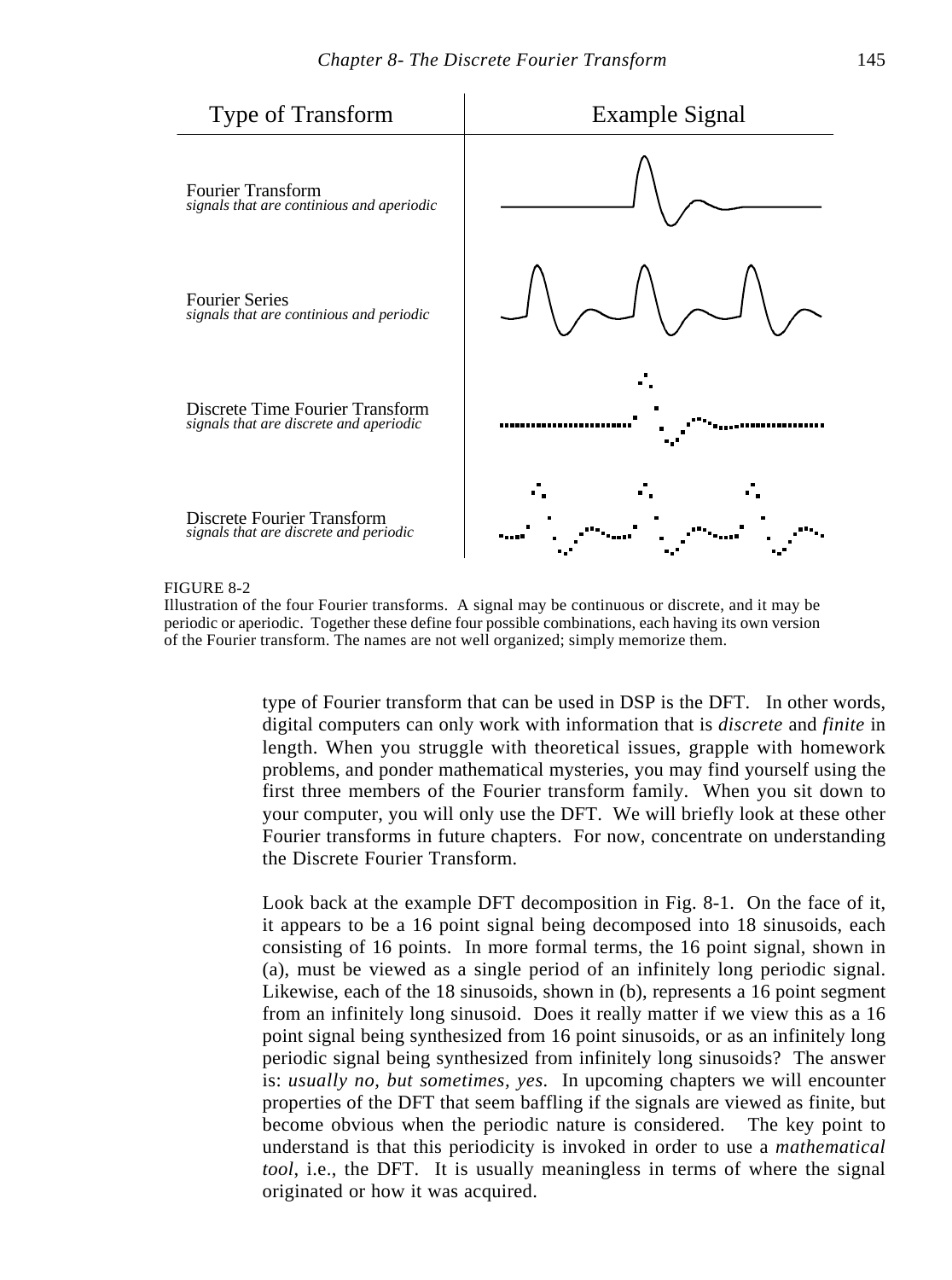Each of the four Fourier Transforms can be subdivided into **real** and **complex** versions. The real version is the simplest, using ordinary numbers and algebra for the synthesis and decomposition. For instance, Fig. 8-1 is an example of the **real DFT**. The complex versions of the four Fourier transforms are immensely more complicated, requiring the use of *complex numbers*. These are numbers such as:  $3+4j$ , where *j* is equal to  $\sqrt{-1}$ (electrical engineers use the variable *j*, while mathematicians use the variable, *i*). Complex mathematics can quickly become overwhelming, even to those that specialize in DSP. In fact, a primary goal of this book is to present the fundamentals of DSP *without* the use of complex math, allowing the material to be understood by a wider range of scientists and engineers. The complex Fourier transforms are the realm of those that specialize in DSP, and are willing to sink to their necks in the swamp of mathematics. If you are so inclined, Chapters 30-33 will take you there.

The mathematical term: **transform**, is extensively used in Digital Signal Processing, such as: Fourier transform, Laplace transform, Z transform, Hilbert transform, Discrete Cosine transform, etc. Just what is a transform? To answer this question, remember what a *function* is. A function is an algorithm or procedure that changes one value into another value. For example,  $y = 2x + 1$  is a function. You pick some value for *x*, plug it into the equation, and out pops a value for *y*. Functions can also change *several* values into a single value, such as:  $y = 2a + 3b + 4c$ , where *a*, *b*, and *c* are changed into *y*.

Transforms are a direct extension of this, allowing both the input and output to have *multiple* values. Suppose you have a signal composed of 100 samples. If you devise some equation, algorithm, or procedure for changing these 100 samples into another 100 samples, you have yourself a transform. If you think it is useful enough, you have the perfect right to attach your last name to it and expound its merits to your colleagues. (This works best if you are an eminent 18th century French mathematician). Transforms are not limited to any specific type or number of data. For example, you might have 100 samples of discrete data for the input and 200 samples of discrete data for the output. Likewise, you might have a continuous signal for the input and a continuous signal for the output. Mixed signals are also allowed, discrete in and continuous out, and vice versa. In short, a transform is any fixed procedure that changes one chunk of data into another chunk of data. Let's see how this applies to the topic at hand: the Discrete Fourier transform.

# **Notation and Format of the Real DFT**

As shown in Fig. 8-3, the discrete Fourier transform changes an *N* point input signal into two  $N/2+1$  point output signals. The input signal contains the signal being decomposed, while the two output signals contain the *amplitudes* of the component sine and cosine waves (scaled in a way we will discuss shortly). The input signal is said to be in the **time domain**. This is because the most common type of signal entering the DFT is composed of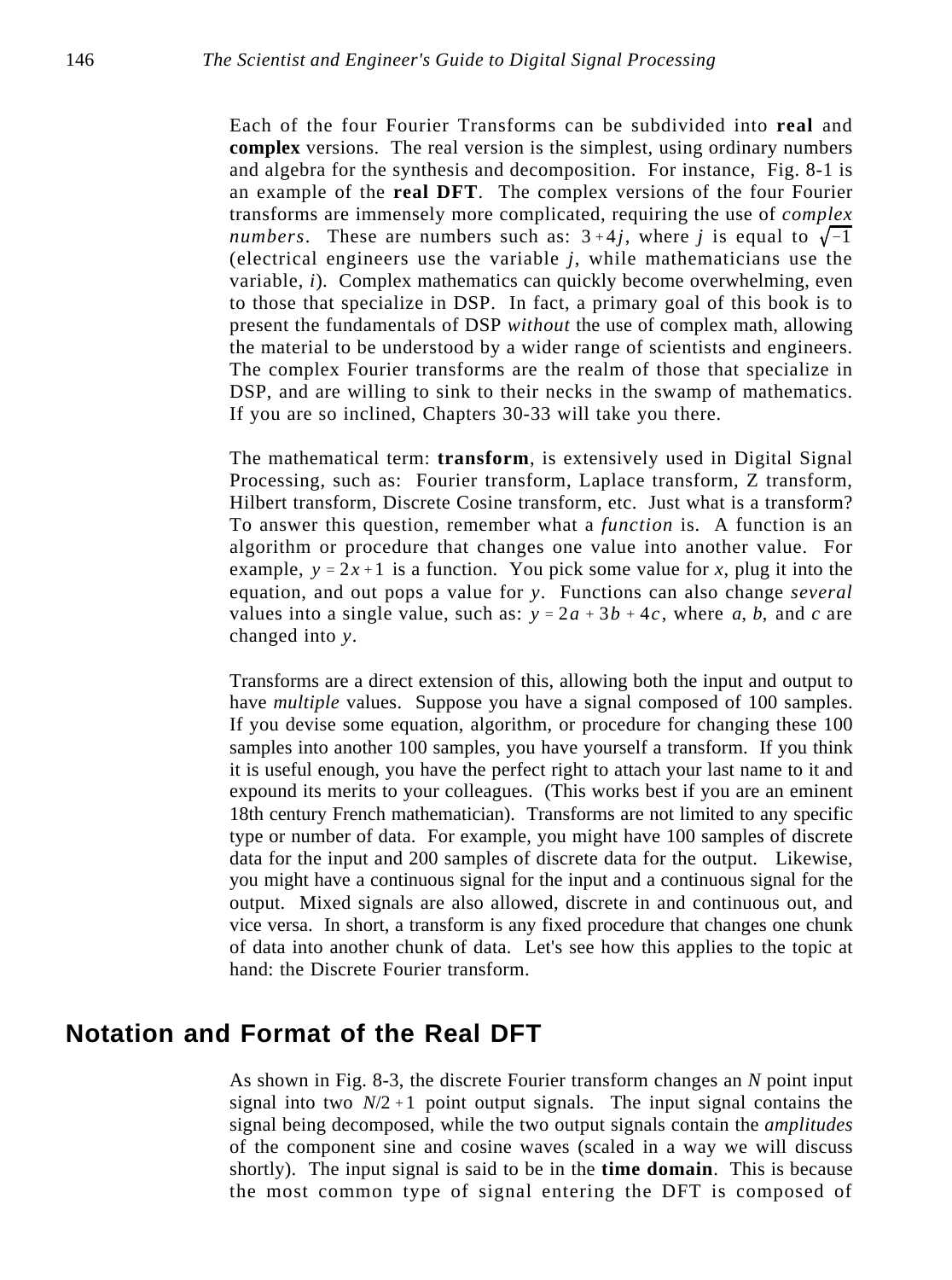

DFT terminology. In the time domain,  $x[$   $]$  consists of *N* points running from 0 to  $N-1$ . In the frequency domain, the DFT produces two signals, the real part, written: *ReX*[ ], and the imaginary part, written: *Im X*[ ]. Each of these frequency domain signals are  $N/2 + 1$  points long, and run from 0 to  $N/2$ . The Forward DFT transforms from the time domain to the frequency domain, while the Inverse DFT transforms from the frequency domain to the time domain. (Take note: this figure describes the **real DFT**. The **complex DFT**, discussed in Chapter 31, changes *N* complex points into another set of *N* complex points).

samples taken at regular intervals of *time*. Of course, any kind of sampled data can be fed into the DFT, regardless of how it was acquired. When you see the term "time domain" in Fourier analysis, it may actually refer to samples taken over time, or it might be a general reference to any discrete signal that is being decomposed. The term **frequency domain** is used to describe the amplitudes of the sine and cosine waves (including the special scaling we promised to explain).

The frequency domain contains exactly the same information as the time domain, just in a different form. If you know one domain, you can calculate the other. Given the time domain signal, the process of calculating the frequency domain is called **decomposition**, **analysis,** the **forward DFT***,* or simply, **the DFT**. If you know the frequency domain, calculation of the time domain is called **synthesis**, or the **inverse DFT**. Both synthesis and analysis can be represented in equation form and computer algorithms.

The number of samples in the time domain is usually represented by the **variable** *N*. While *N* can be any positive integer, a power of two is usually chosen, i.e., 128, 256, 512, 1024, etc. There are two reasons for this. First, digital data storage uses binary addressing, making powers of two a natural signal length. Second, the most efficient algorithm for calculating the DFT, the Fast Fourier Transform (FFT), usually operates with *N* that is a power of two. Typically, *N* is selected between 32 and 4096. In most cases, the samples run from 0 to  $N-1$ , rather than 1 to  $N$ .

Standard DSP notation uses **lower case letters** to represent time domain signals, such as *x*[ ], *y*[ ], and *z*[ ]. The corresponding **upper case letters** are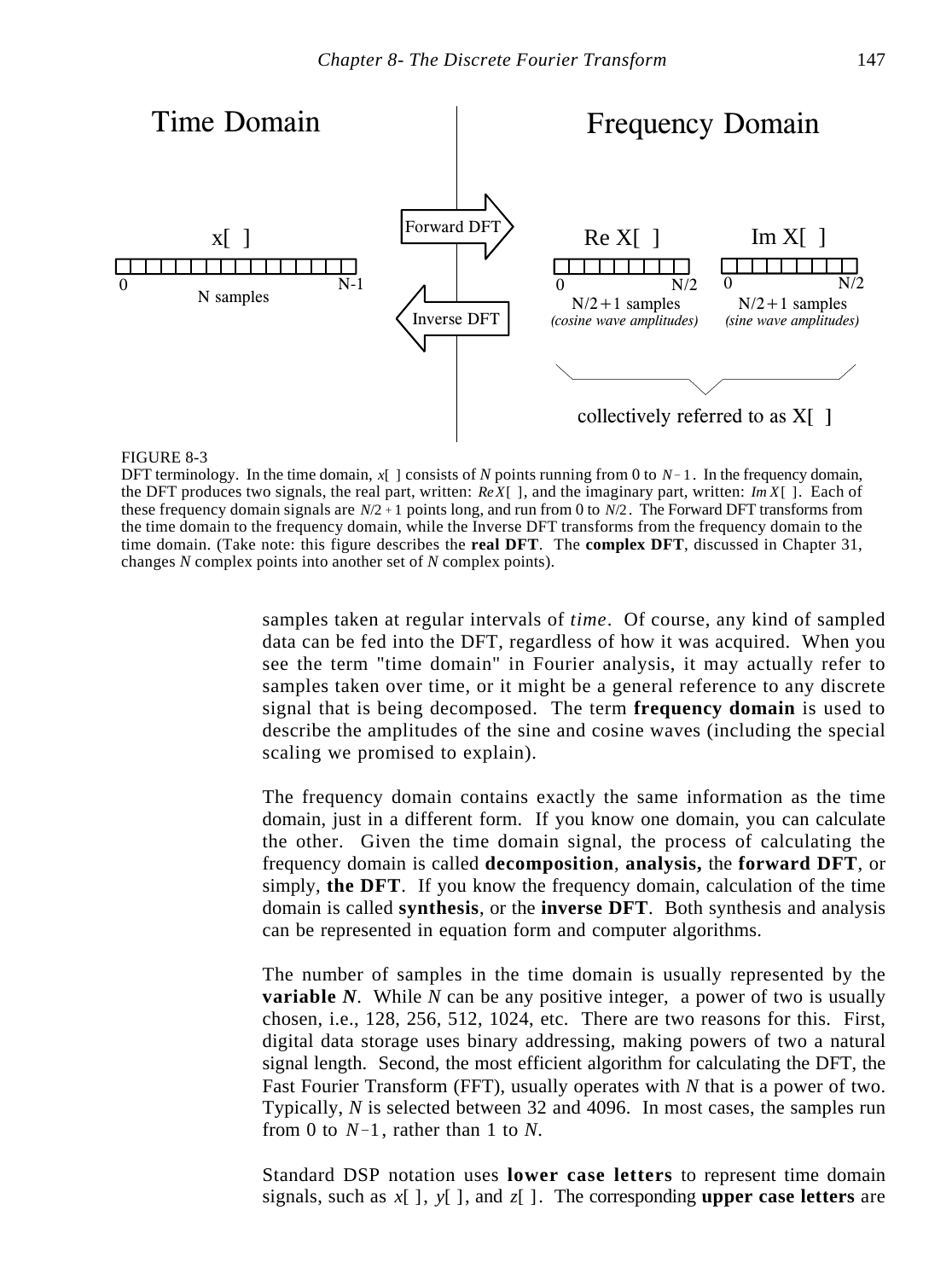used to represent their frequency domains, that is, *X*[ ], *Y*[ ], and *Z*[ ]. For illustration, assume an *N* point time domain signal is contained in *x*[ ]. The frequency domain of this signal is called  $X[\ ]$ , and consists of two parts, each an array of  $N/2 + 1$  samples. These are called the **Real part of**  $X[$  ], written as:  $Re X[$ ], and the **Imaginary part of**  $X[$ ], written as: **Im**  $X[$ ]. The values in  $Re X$ [ ] are the amplitudes of the cosine waves, while the values in  $Im X$ [ ] are the amplitudes of the sine waves (not worrying about the scaling factors for the moment). Just as the time domain runs from  $x[0]$  to  $x[N-1]$ , the frequency domain signals run from *ReX*[0] to *ReX*[*N*/2], and from *ImX*[0] to *Im X*[*N*/2]. Study these notations carefully; they are critical to understanding the equations in DSP. Unfortunately, some computer languages don't distinguish between lower and upper case, making the variable names up to the individual programmer. The programs in this book use the array  $XX$ [ ] to hold the time domain signal, and the arrays REX[ ] and IMX[ ] to hold the frequency domain signals.

The names *real part* and *imaginary part* originate from the complex DFT, where they are used to distinguish between *real* and *imaginary* numbers. Nothing so complicated is required for the real DFT. Until you get to Chapter 31, simply think that "real part" means the *cosine wave amplitudes,* while "imaginary part" means the *sine wave amplitudes*. Don't let these suggestive names mislead you; everything here uses ordinary numbers.

Likewise, don't be misled by the *lengths* of the frequency domain signals. It is common in the DSP literature to see statements such as: "The DFT changes an *N* point time domain signal into an *N* point frequency domain signal." This is referring to the *complex DFT*, where each "point" is a complex number (consisting of real and imaginary parts). For now, focus on learning the real DFT, the difficult math will come soon enough.

# **The Frequency Domain's Independent Variable**

Figure 8-4 shows an example DFT with  $N = 128$ . The time domain signal is contained in the array: *x*[0] to *x*[127]. The frequency domain signals are contained in the two arrays:  $Re X[0]$  to  $Re X[64]$ , and  $Im X[0]$  to  $Im X[64]$ . Notice that 128 points in the time domain corresponds to 65 points in each of the frequency domain signals, with the frequency indexes running from 0 to 64. That is, N points in the time domain corresponds to  $N/2+1$  points in the frequency domain (not *N*/2 points). Forgetting about this extra point is a common bug in DFT programs.

The horizontal axis of the frequency domain can be referred to in **four different ways**, all of which are common in DSP. In the first method, the horizontal axis is labeled from 0 to 64, corresponding to the 0 to *N*/2 samples in the arrays. When this labeling is used, the index for the frequency domain is an integer, for example, *Re X*[*k*] and *Im X*[*k*], where *k* runs from 0 to *N*/2 in steps of one. Programmers like this method because it is how they write code, using an index to access array locations. This notation is used in Fig. 8-4b.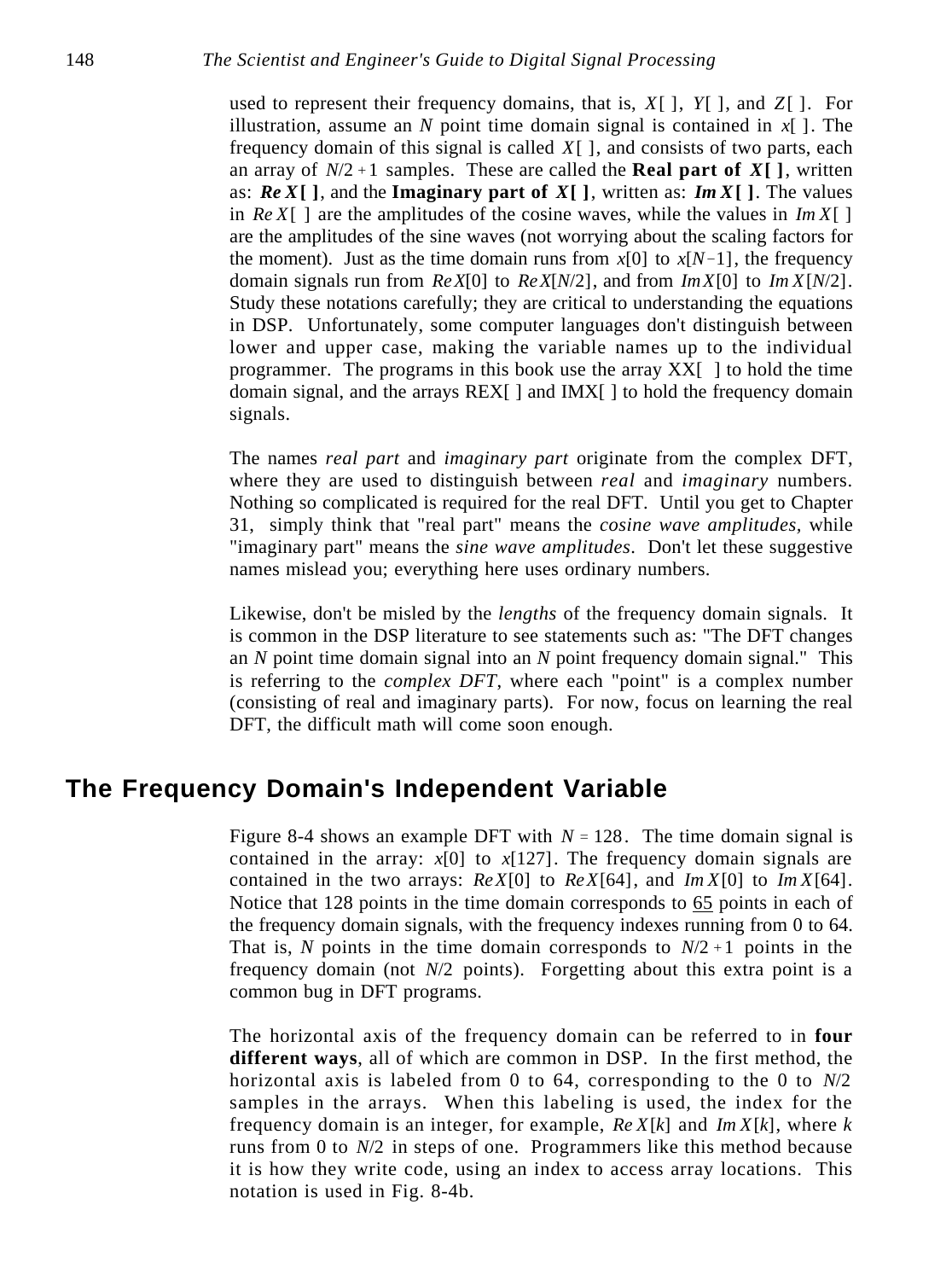

Example of the DFT. The DFT converts the time domain signal, *x*[ ], into the frequency domain signals, *ReX*[ ] and *Im X*[ ]. The horizontal axis of the frequency domain can be labeled in one of three ways: (1) as an array index that runs between 0 and *N*/2, (2) as a fraction of the sampling frequency, running between 0 and 0.5, (3) as a natural frequency, running between 0 and  $\pi$ . In the example shown here, (b) uses the first method, while (c) use the second method.



In the second method, used in (c), the horizontal axis is labeled as a *fraction of the sampling rate*. This means that the values along the horizonal axis always run between 0 and 0.5, since discrete data can only contain frequencies between DC and one-half the sampling rate. The index used with this notation is *f*, for frequency. The real and imaginary parts are written: *ReX* [*f* ] and *ImX* [*f*], where *f* takes on  $N/2 + 1$  equally spaced values between 0 and 0.5. To convert from the first notation,  $k$ , to the second notation,  $f$ , divide the horizontal axis by *N*. That is,  $f = k/N$ . Most of the graphs in this book use this second method, reinforcing that discrete signals only contain frequencies between 0 and 0.5 of the sampling rate.

The third style is similar to the second, except the horizontal axis is multiplied by  $2\pi$ . The index used with this labeling is  $\omega$ , a lower case Greek *omega*. In this notation, the real and imaginary parts are written:  $ReX[\omega]$  and  $ImX[\omega]$ , where  $\omega$  takes on  $N/2+1$  equally spaced values between 0 and  $\pi$ . The parameter,  $\omega$ , is called the **natural frequency**, and has the units of **radians**. This is based on the idea that there are  $2\pi$  radians in a circle. Mathematicians like this method because it makes the equations shorter. For instance, consider how a cosine wave is written in each of these first three notations: using  $k$ :  $c[n] = \cos(2\pi kn/N)$ , using  $f$ :  $c[n] = \cos(2\pi f n)$ , and using  $\omega$ :  $c[n] = \cos(\omega n)$ .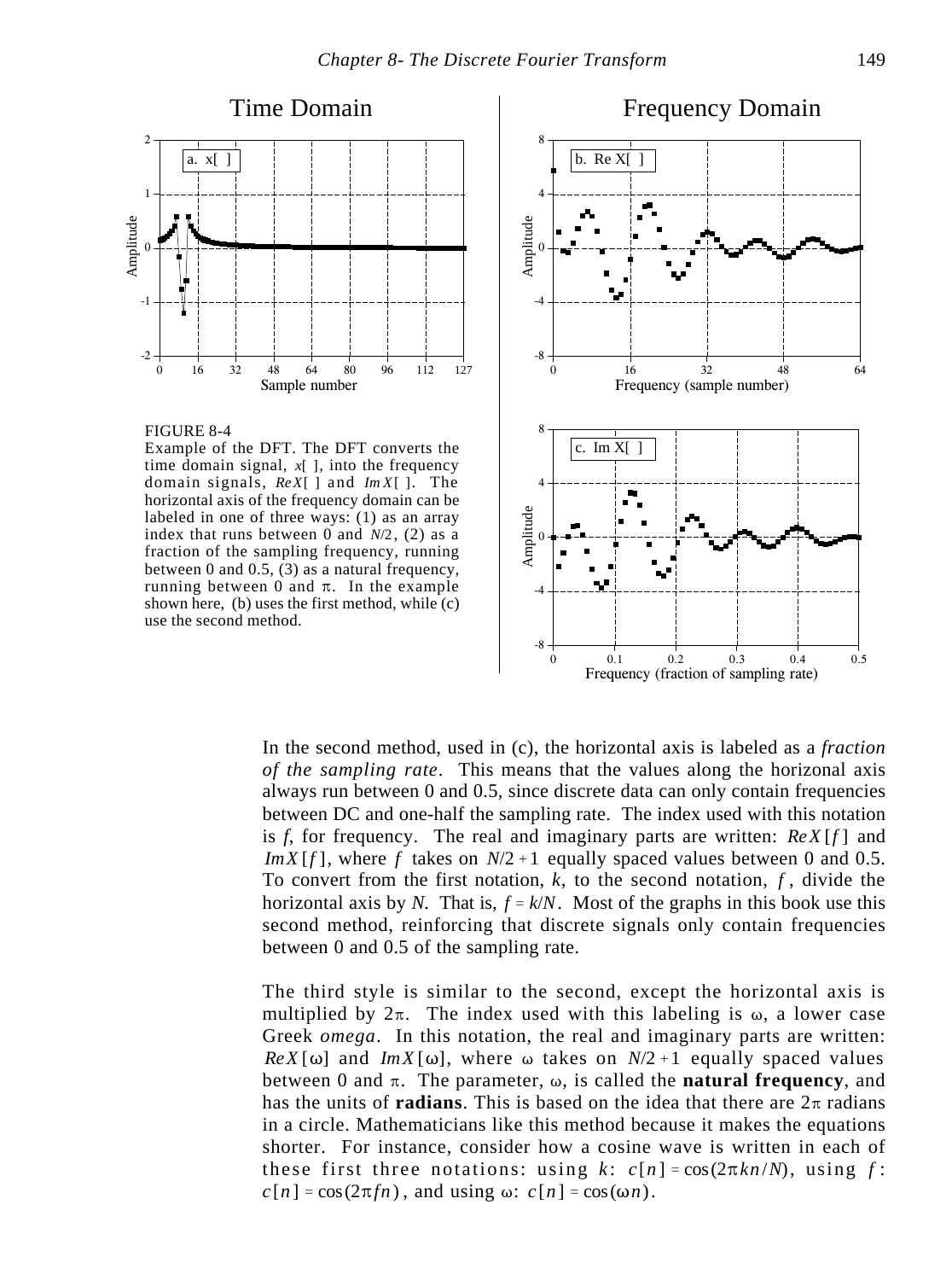The fourth method is to label the horizontal axis in terms of the analog frequencies used in a *particular* application. For instance, if the system being examined has a sampling rate of 10 kHz (i.e., 10,000 samples per second), graphs of the frequency domain would run from 0 to 5 kHz. This method has the advantage of presenting the frequency data in terms of a *real world* meaning. The disadvantage is that it is tied to a particular sampling rate, and is therefore not applicable to general DSP algorithm development, such as designing digital filters.

All of these four notations are used in DSP, and you need to become comfortable with converting between them. This includes both graphs and mathematical equations. To find which notation is being used, look at the independent variable and its range of values. You should find one of four notations: *k* (or some other integer index), running from 0 to *N*/2 ; *f*, running from 0 to 0.5;  $\omega$ , running from 0 to  $\pi$ ; or a frequency expressed in hertz, running from DC to one-half of an actual sampling rate.

# **DFT Basis Functions**

The sine and cosine waves used in the DFT are commonly called the DFT **basis functions**. In other words, the output of the DFT is a set of numbers that represent amplitudes. The basis functions are a set of sine and cosine waves with *unity* amplitude. If you assign each amplitude (the frequency domain) to the proper sine or cosine wave (the basis functions), the result is a set of *scaled* sine and cosine waves that can be added to form the time domain signal.

The DFT basis functions are generated from the equations:

#### EQUATION 8-1

Equations for the DFT basis functions. In these equations,  $c_k[i]$  and  $s_k[i]$  are the cosine and sine waves, each *N* points in length, running from  $i = 0$  to  $N-1$ . The parameter, *k*, determines the frequency of the wave. In an *N* point DFT, *k* takes on values between 0 and*N*/2.

 $c_k[i] = \cos(2\pi ki/N)$  $s_k[i] = \sin(2\pi ki/N)$ 

where:  $c_k$ [ ] is the cosine wave for the amplitude held in  $Re X[k]$ , and  $s_k$ [ ] is the sine wave for the amplitude held in  $Im X[k]$ . For example, Fig. 8-5 shows some of the 17 sine and 17 cosine waves used in an  $N = 32$  point DFT. Since these sinusoids add to form the input signal, they must be the same *length* as the input signal. In this case, each has  $32$  points running from  $i = 0$  to  $31$ . The parameter,  $k$ , sets the frequency of each sinusoid. In particular,  $c_1$ [] is the cosine wave that makes *one* complete cycle in  $N$  points,  $c_5$ [ ] is the cosine wave that makes *five* complete cycles in *N* points, etc. This is an important concept in understanding the basis functions; the frequency parameter, *k*, is equal to the number of complete cycles that occur over the *N* points of the signal.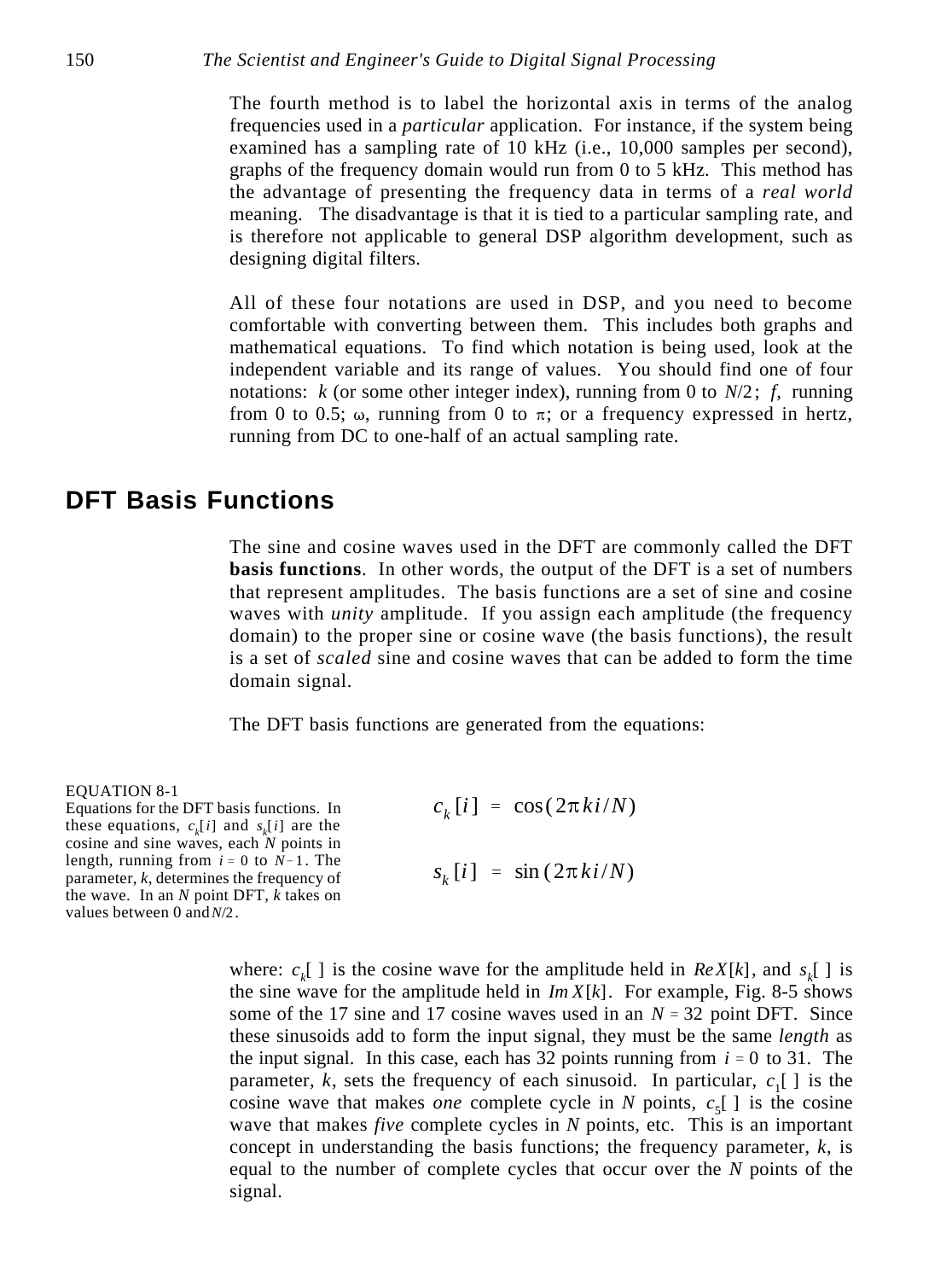

FIGURE 8-5

DFT basis functions. A 32 point DFT has 17 discrete cosine waves and 17 discrete sine waves for its basis functions. Eight of these are shown in this figure. These are discrete signals; the continuous lines are shown in these graphs only to help the reader's eye follow the waveforms.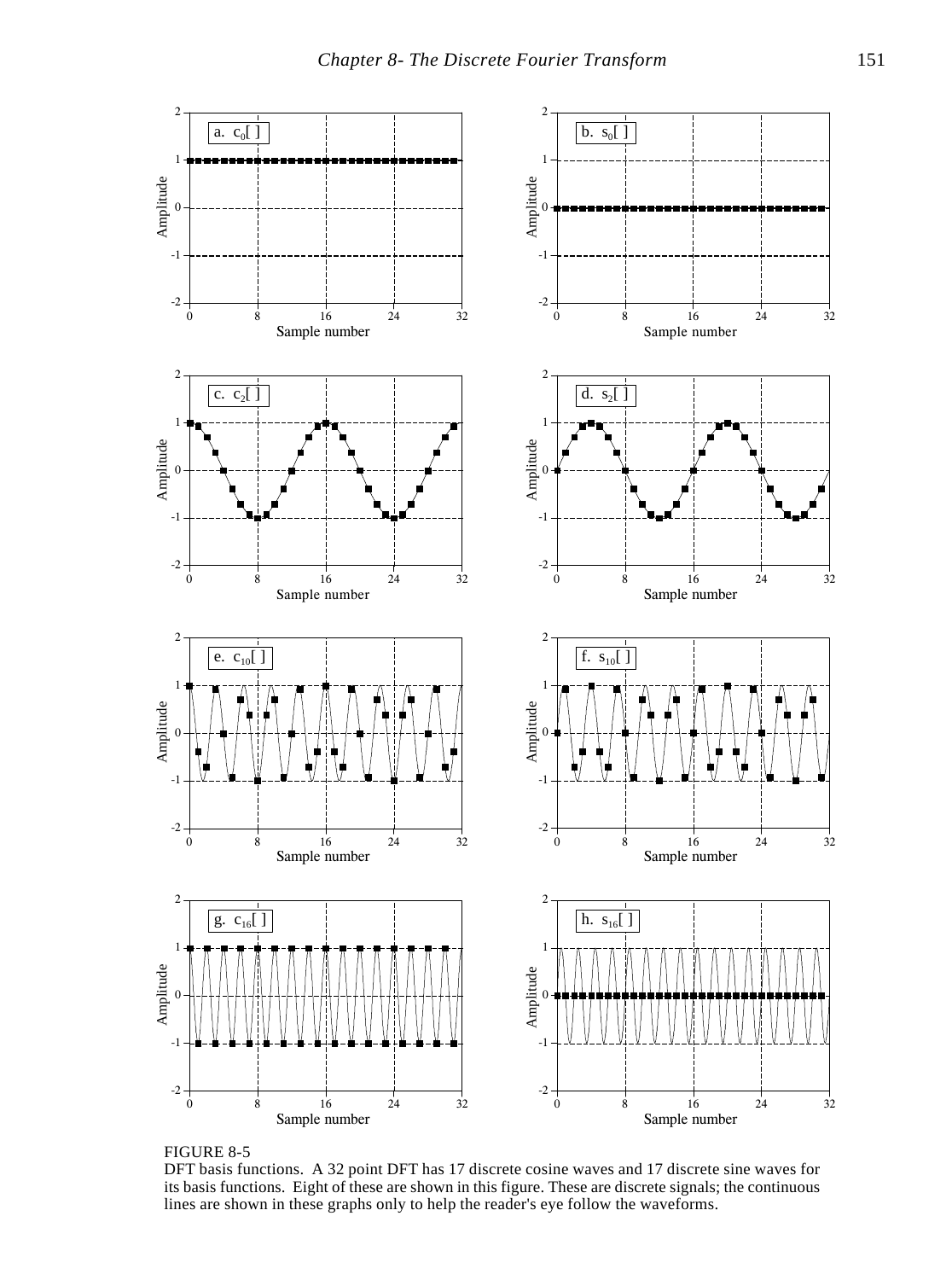Let's look at several of these basis functions in detail. Figure (a) shows the cosine wave  $c_0$ []. This is a cosine wave of zero frequency, which is a constant value of one. This means that *ReX*[0] holds the average value of all the points in the time domain signal. In electronics, it would be said that *ReX*[0] holds the **DC** offset. The sine wave of zero frequency,  $s_0[$ ], is shown in (b), a signal composed of all *zeros*. Since this can not affect the time domain signal being synthesized, the value of *Im X*[0] is *irrelevant*, and always set to zero. More about this shortly.

Figures (c) & (d) show  $c_2$ [ ] &  $s_2$ [ ], the sinusoids that complete *two* cycles in the *N* points. These correspond to *Re X*[2] & *Im X*[2], respectively. Likewise, (e) & (f) show  $c_{10}$ [] &  $s_{10}$ [], the sinusoids that complete *ten* cycles in the *N* points. These sinusoids correspond to the amplitudes held in the arrays *ReX*[10] & *Im X*[10]*.* The problem is, the samples in (e) and (f) no longer *look* like sine and cosine waves. If the continuous curves were not present in these graphs, you would have a difficult time even detecting the pattern of the waveforms. This may make you a little uneasy, but don't worry about it. From a mathematical point of view, these samples do form discrete sinusoids, even if your eye cannot follow the pattern.

The highest frequencies in the basis functions are shown in (g) and (h). These are  $c_{N/2}$ [ ] &  $s_{N/2}$ [ ], or in this example,  $c_{16}$ [ ] &  $s_{16}$ [ ]. The discrete cosine wave alternates in value between 1 and -1, which can be interpreted as sampling a continuous sinusoid at the *peaks*. In contrast, the discrete sine wave contains all zeros, resulting from sampling at the *zero crossings*. This makes the value of  $Im X[N/2]$  the same as  $Im X[0]$ , always equal to zero, and not affecting the synthesis of the time domain signal.

Here's a puzzle: If there are  $N$  samples entering the DFT, and  $N+2$  samples exiting, where did the extra information come from? The answer: two of the output samples contain *no* information, allowing the other *N* samples to be fully independent. As you might have guessed, the points that carry no information are  $Im X[0]$  and  $Im X[N/2]$ , the samples that always have a value of zero.

# **Synthesis, Calculating the Inverse DFT**

Pulling together everything said so far, we can write the **synthesis equation**:

$$
x[i] = \sum_{k=0}^{N/2} Re\bar{X}[k] cos(2\pi ki/N) + \sum_{k=0}^{N/2} Im\bar{X}[k] sin(2\pi ki/N)
$$

EQUATION 8-2

The synthesis equation. In this relation,  $x[i]$  is the signal being synthesized, with the index, *i*, running from 0 to  $N-1$ . *Re*  $\bar{X}[k]$ and  $Im \bar{X}[k]$  hold the amplitudes of the cosine and sine waves, respectively, with *k* running from 0 to *N*/2. Equation 8-3 provides the normalization to change this equation into the inverse DFT.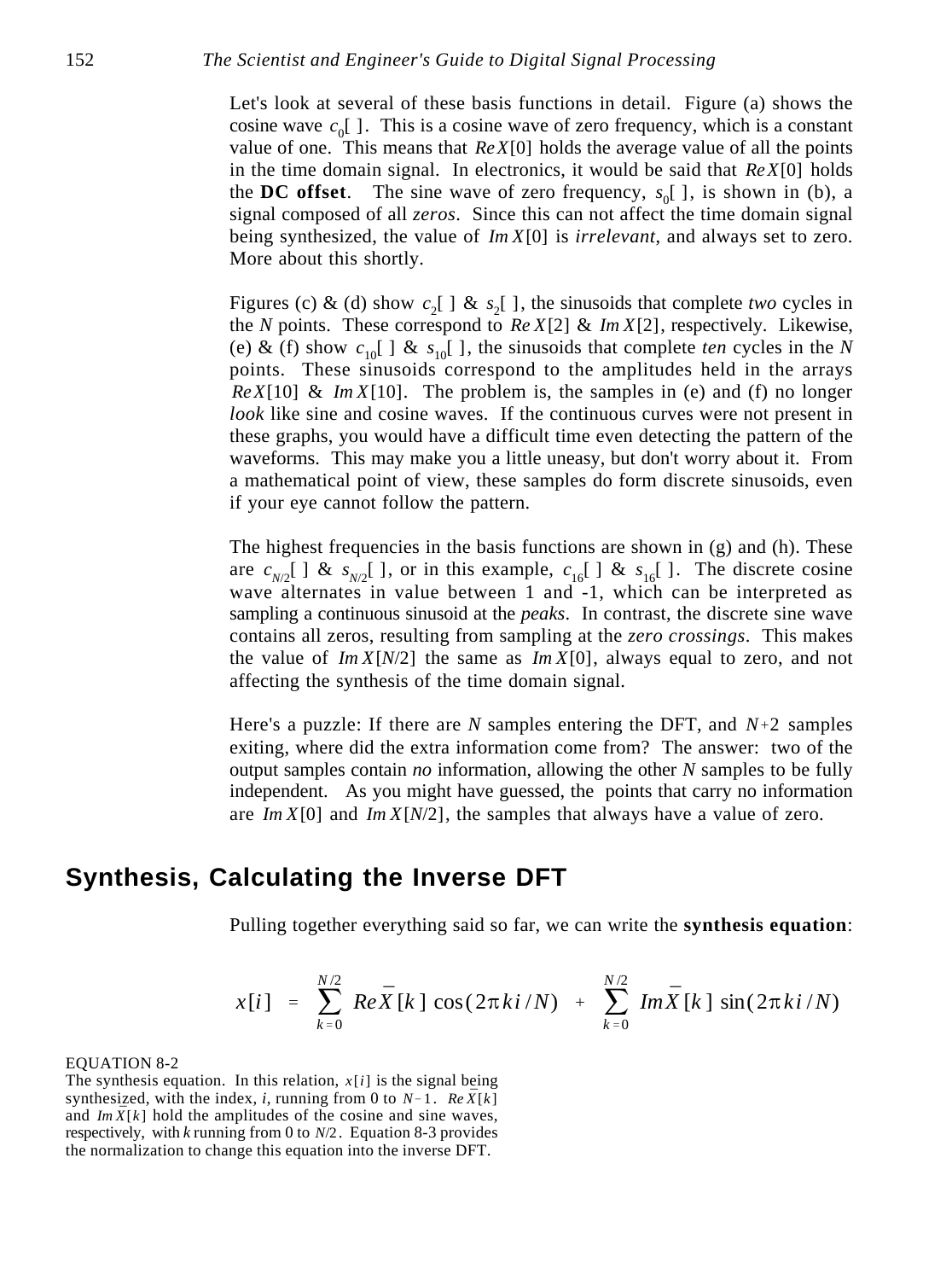In words, any *N* point signal,  $x[i]$ , can be created by adding  $N/2 + 1$  cosine waves and  $N/2 + 1$  sine waves. The amplitudes of the cosine and sine waves are held in the arrays  $Im \bar{X}[k]$  and  $Re \bar{X}[k]$ , respectively. The synthesis equation multiplies these amplitudes by the basis functions to create a set of scaled sine and cosine waves. Adding the scaled sine and cosine waves produces the time domain signal, *x*[*i*].

In Eq. 8-2, the arrays are called  $Im \bar{X}[k]$  and  $Re \bar{X}[k]$ , rather than  $Im X[k]$  and *Re X*[*k*]. This is because the *amplitudes needed for synthesis* (called in this discussion: *Im*  $\bar{X}[k]$  and  $\bar{R}e\bar{X}[k]$  ), are slightly different from the *frequency domain of a signal* (denoted by: *Im X*[*k*] and *Re X*[*k*]). This is the scaling factor issue we referred to earlier. Although the conversion is only a simple normalization, it is a common bug in computer programs. Look out for it! In equation form, the conversion between the two is given by:

*ReX* [*k* ]

EQUATIONS 8-3

Conversion between the sinusoidal amplitudes and the frequency domain values. In these equations,  $Re \bar{X}[k]$ and  $Im \bar{X}[k]$  hold the amplitudes of the cosine and sine waves needed for synthesis, while  $Re X[k]$  and  $Im X[k]$ hold the real and imaginary parts of the frequency domain. As usual, *N* is the number of points in the time domain signal, and *k* is an index that runs from 0 to *N*/2.

$$
Re\bar{X}[k] = \frac{ReX[k]}{N/2}
$$

$$
Im\bar{X}[k] = -\frac{ImX[k]}{N/2}
$$

*except for two special cases:*

$$
Re\bar{X} [0] = \frac{ReX [0]}{N}
$$

$$
Re\bar{X} [N/2] = \frac{ReX [N/2]}{N}
$$

Suppose you are given a frequency domain representation, and asked to synthesize the corresponding time domain signal. To start, you must find the amplitudes of the sine and cosine waves. In other words, given *Im X*[*k*] and  $Re X[k]$ , you must find  $Im \bar{X}[k]$  and  $Re \bar{X}[k]$ . Equation 8-3 shows this in a mathematical form. To do this in a computer program, three actions must be taken. First, divide all the values in the frequency domain by *N*/2 . Second, change the sign of all the imaginary values. Third, divide the first and last samples in the real part, *ReX*[0] and *ReX*[*N*/2 ], by two. This provides the amplitudes needed for the synthesis described by Eq. 8-2. Taken together, Eqs. 8-2 and 8-3 *define* the inverse DFT.

The entire Inverse DFT is shown in the computer program listed in Table 8-1. There are two ways that the synthesis (Eq. 8-2) can be programmed, and both are shown. In the first method, each of the scaled sinusoids are generated one at a time and added to an accumulation array, which ends up becoming the time domain signal. In the second method, each sample in the time domain signal is calculated one at a time, as the sum of all the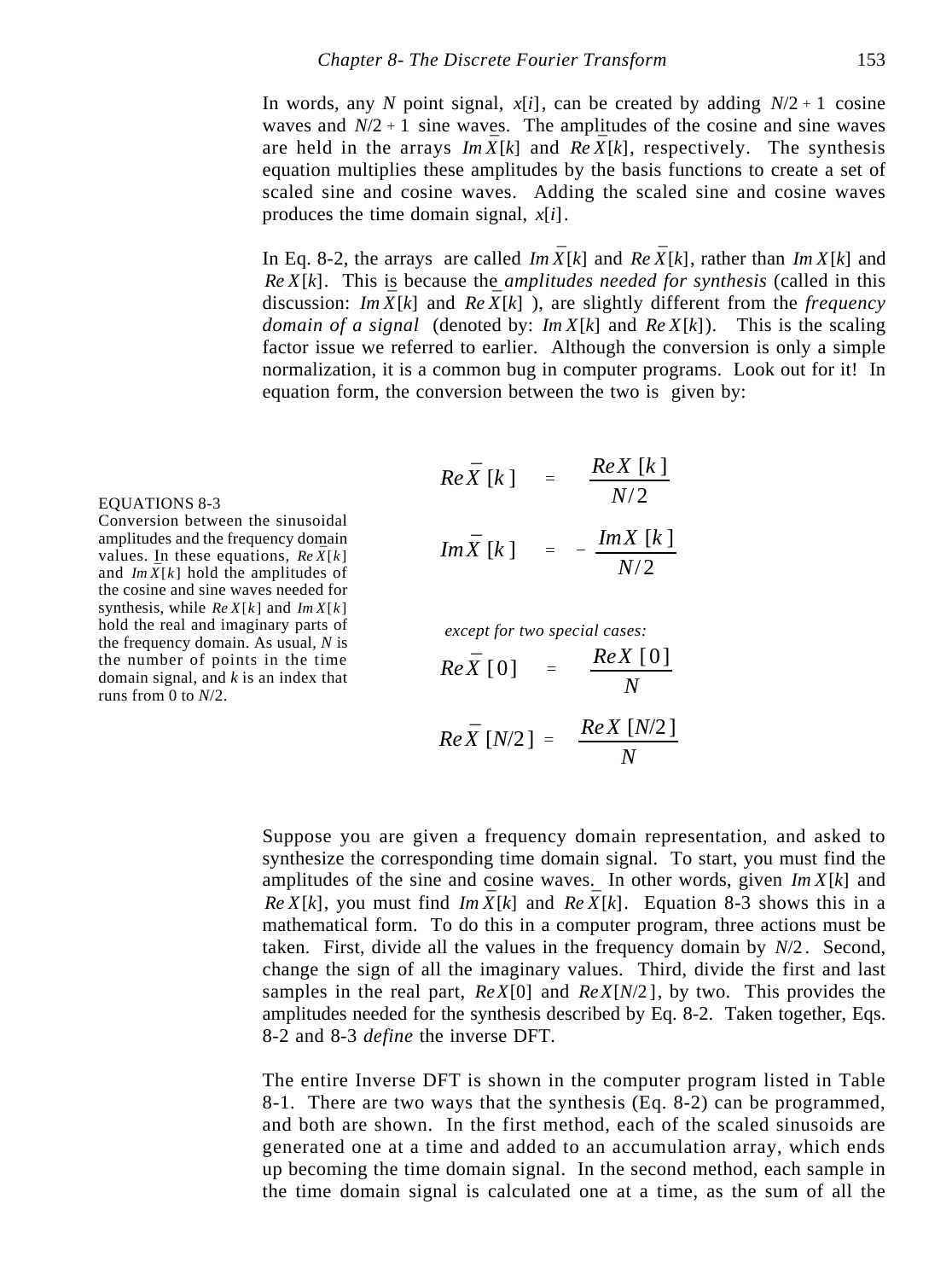100 'THE INVERSE DISCRETE FOURIER TRANSFORM 110 'The time domain signal, held in XX[ ], is calculated from the frequency domain signals, 120 'held in REX[ ] and IMX[ ]. 130 '<br>140 DIM XX[511] 140 DIM XX[511]  $\begin{array}{c} \begin{array}{c} \text{YX} \\ \text{YX} \end{array} \\ \begin{array}{c} \text{YX} \\ \text{YEX} \end{array} \end{array}$  holds the time domain signal 150 DIM REX[256] 150 DIM REX[256] 'REX[] holds the real part of the frequency domain 160 DIM IMX[256] 'IMX[] holds the imaginary part of the frequency domain 'IMX[] holds the imaginary part of the frequency domain 170 ' 180 PI = 3.14159265 'Set the constant, PI  $190 \text{ N\%} = 512$  'N% is the number of points in XX[ ] 200 '<br>210 GOSUB XXXX 'Mythical subroutine to load data into  $REX[ ]$  and  $IMX[ ]$ 220 '  $\frac{230}{240}$ 'Find the cosine and sine wave amplitudes using Eq. 8-3 250 FOR K% = 0 TO 256 260 REX[K%] = REX[K%] /  $(N\%/2)$ 270  $IMX[K\%] = -IMX[K\%]/(N\%/2)$ 280 NEXT K% 290 '  $300$  REX[0] = REX[0] / 2  $310$  REX[256] = REX[256] / 2 320 ' 330 '  $340$  FOR I% = 0 TO 511  $Zero$  XX[ ] so it can be used as an accumulator 350  $XX[1\%] = 0$ 360 NEXT I% 370 ' 380 ' Eq. 8-2 SYNTHESIS METHOD #1. Loop through each 390 ' Eq. 8-2 SYNTHESIS METHOD #1. Loop through each 390 ' 390 ' frequency generating the entire length of the sine and cosine 400 ' vaves, and add them to the accumulator signal. XXI l waves, and add them to the accumulator signal,  $XX$ [ ] 410 ' 420 FOR K% = 0 TO 256  $\,$  'K% loops through each sample in REX[ ] and IMX[ ] 430 FOR I% = 0 TO 511 'I% loops through each sample in  $XX$ [] 440 '  $450$   $XX[I\%] = XX[I\%] + REX[K\%] * COS(2*PI*K\% * I\%/N\%)$ <br>  $460$   $XX[I\%] = XX[I\%] + IMX[K\%] * SN(2*PI*K\% * I\%/N\%)$  $XX[I\%] = XX[I\%] + IMX[K\%] * SIN(2*PI*K\% *I\% /N\%)$ 470 ' 480 NEXT I% 490 NEXT K% 500 ' 510 END

#### **Alternate code for lines 380 to 510**

380 ' Eq. 8-2 SYNTHESIS METHOD #2. Loop through each sample in the time domain, and sum the corresponding 390 ' sample in the time domain, and sum the corresponding<br>400 ' samples from each cosine and sine wave samples from each cosine and sine wave 410 ' 420 FOR  $I% = 0$  TO 511  $I%$  loops through each sample in XX[] 430 FOR K% = 0 TO 256  $\mu$  'K% loops through each sample in REX[ ] and IMX[ ] 440 '  $450$   $XX[I\%] = XX[I\%] + REX[K\%] * COS(2*PI*K\% * I\% / N\%)$  $460$   $XX[I\%] = XX[I\%] + IMX[K\%] * SIN(2*PI*K\% * I\% / N\%)$ 470 ' 480 NEXT K% 490 NEXT I% 500 ' 510 END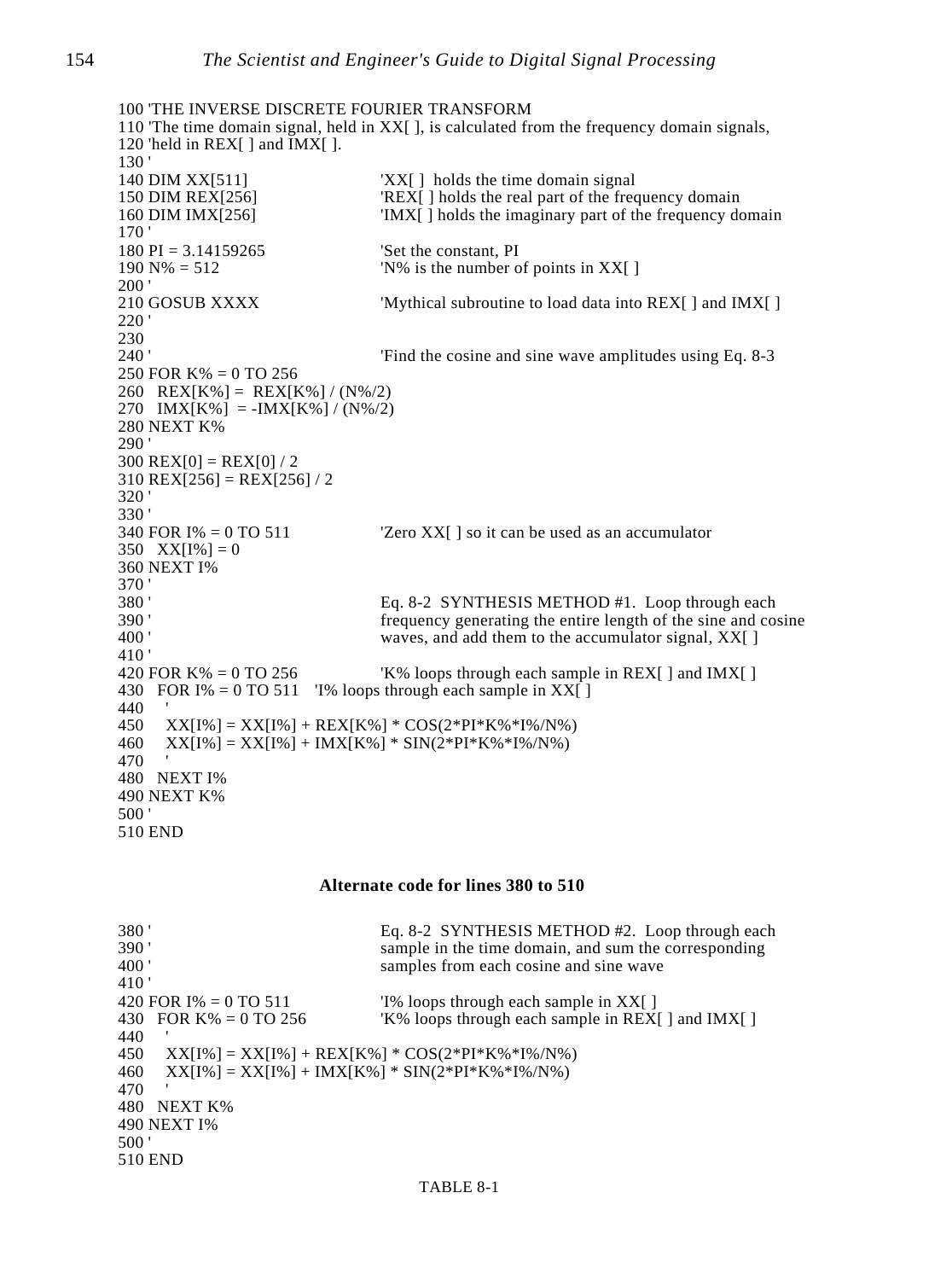

Example of the Inverse DFT. Figure (a) shows an example time domain signal, an impulse at sample zero with an amplitude of 32. Figure (b) shows the real part of the frequency domain of this signal, a constant value of 32. The imaginary part of the frequency domain (not shown) is composed of all zeros. Figure(c) shows the amplitudes of the cosine waves needed to reconstruct (a) using Eq. 8-2. The values in (c) are found from (b) by using Eq. 8-3.

corresponding samples in the cosine and sine waves. Both methods produce the same result. The difference between these two programs is very minor; the inner and outer loops are swapped during the synthesis.

Figure 8-6 illustrates the operation of the Inverse DFT, and the slight differences between the frequency domain and the amplitudes needed for synthesis. Figure 8-6a is an example signal we wish to synthesize, an impulse at sample zero with an amplitude of 32. Figure 8-6b shows the frequency domain representation of this signal. The real part of the frequency domain is a constant value of 32. The imaginary part (not shown) is composed of all zeros. As discussed in the next chapter, this is an important DFT *pair*: an impulse in the time domain corresponds to a constant value in the frequency domain. For now, the important point is that (b) is the *DFT* of (a), and (a) is the *Inverse DFT* of (b).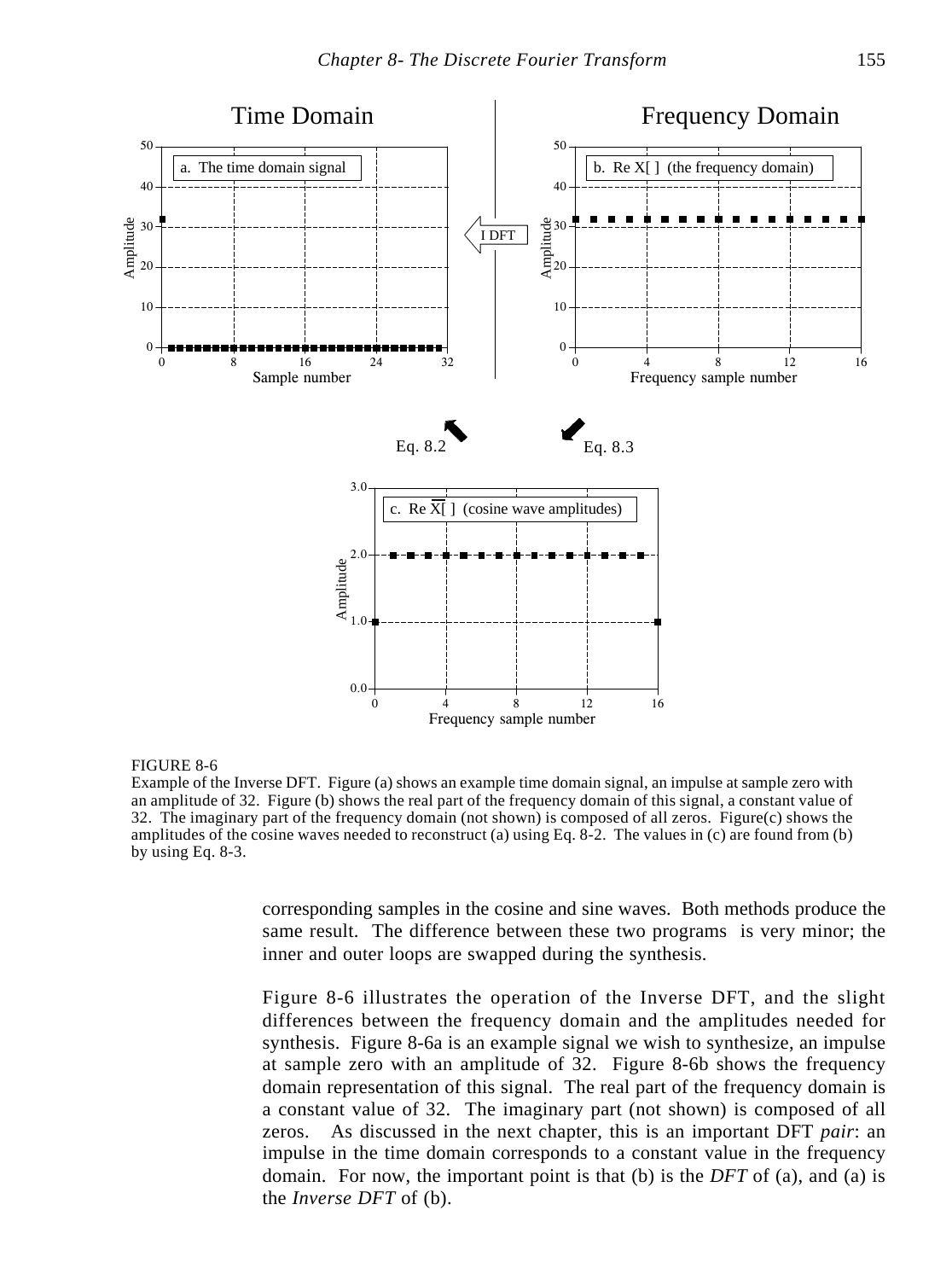Equation 8-3 is used to convert the frequency domain signal, (b), into the amplitudes of the cosine waves, (c). As shown, all of the cosine waves have an amplitude of *two*, except for samples 0 and 16, which have a value of *one*. The amplitudes of the sine waves are not shown in this example because they have a value of zero, and therefore provide no contribution. The synthesis equation, Eq. 8-2, is then used to convert the amplitudes of the cosine waves, (b), into the time domain signal, (a).

This describes *how* the frequency domain is different from the sinusoidal amplitudes, but it doesn't explain *why* it is different. The difference occurs because the frequency domain is defined as a **spectral density**. Figure 8-7 shows how this works. The example in this figure is the real part of the frequency domain of a 32 point signal. As you should expect, the samples run from 0 to 16, representing 17 frequencies equally spaced between 0 and 1/2 of the sampling rate. S*pectral density* describes how much signal (amplitude) is present *per unit of bandwidth*. To convert the sinusoidal amplitudes into a spectral density, divide each amplitude by the bandwidth represented by each amplitude. This brings up the next issue: how do we determine the bandwidth of each of the discrete frequencies in the frequency domain?

As shown in the figure, the bandwidth can be defined by drawing dividing lines between the samples. For instance, sample number 5 occurs in the band between 4.5 and 5.5; sample number 6 occurs in the band between 5.5 and 6.5, etc. Expressed as a fraction of the total bandwidth (i.e., *N*/2 ), the bandwidth of each sample is 2/*N*. An exception to this is the samples on each end, which have one-half of this bandwidth, 1/*N*. This accounts for the 2/*N* scaling factor between the sinusoidal amplitudes and frequency domain, as well as the additional factor of two needed for the first and last samples.

Why the negation of the imaginary part? This is done solely to make the *real DFT* consistent with its big brother, the *complex DFT*. In Chapter 29 we will show that it is necessary to make the mathematics of the complex DFT work. When dealing only with the real DFT, many authors do not include this negation. For that matter, many authors do not even include

#### FIGURE 8-7

The bandwidth of frequency domain samples. Each sample in the frequency domain can be thought of as being contained in a frequency band of width 2/*N*, expressed as a fraction of the total bandwidth. An exception to this is the first and last samples, which have a bandwidth only one-half this wide, 1/*N*.

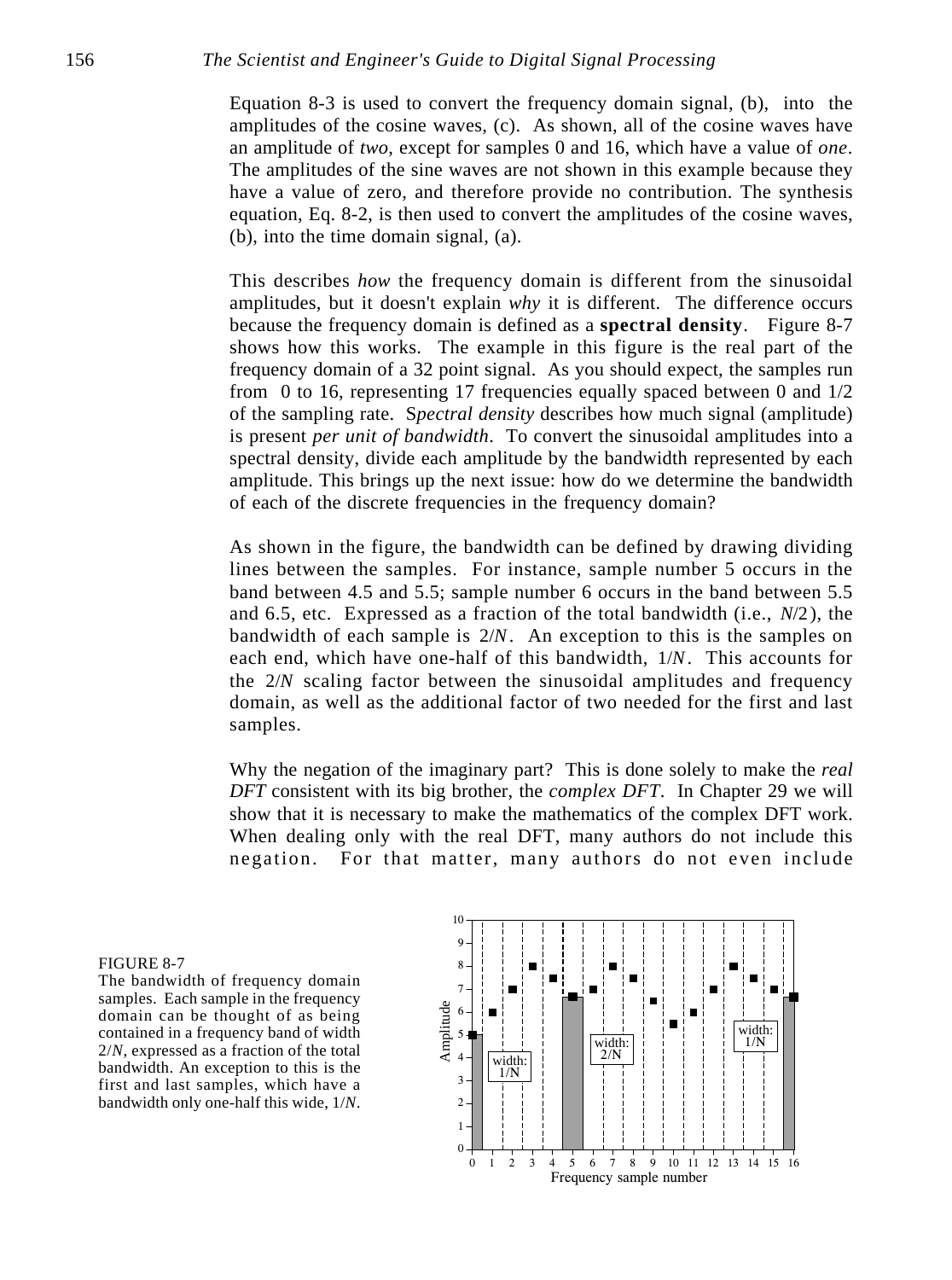the 2/*N* scaling factor. Be prepared to find both of these missing in some discussions. They are included here for a tremendously important reason: The most efficient way to calculate the DFT is through the Fast Fourier Transform (FFT) algorithm, presented in Chapter 12. The FFT generates a frequency domain defined according to Eq. 8-2 and 8-3. If you start messing with these normalization factors, your programs containing the FFT are not going to work as expected.

# **Analysis, Calculating the DFT**

The DFT can be calculated in three completely different ways. First, the problem can be approached as a set of *simultaneous equations*. This method is useful for understanding the DFT, but it is too inefficient to be of practical use. The second method brings in an idea from the last chapter: *correlation.* This is based on detecting a known waveform in another signal. The third method, called the Fast Fourier Transform (FFT), is an ingenious algorithm that decomposes a DFT with *N* points, into *N* DFTs each with a single point. The FFT is typically hundreds of times faster than the other methods. The first two methods are discussed here, while the FFT is the topic of Chapter 12. It is important to remember that all three of these methods produce an identical output. Which should you use? In actual practice, *correlation* is the preferred technique if the DFT has less than about 32 points, otherwise the *FFT* is used.

# **DFT by Simultaneous Equations**

Think about the DFT calculation in the following way. You are given *N* values from the time domain, and asked to calculate the *N* values of the frequency domain (ignoring the two frequency domain values that you know must be zero). Basic algebra provides the answer: to solve for *N* unknowns, you must be able to write *N* linearly independent equations. To do this, take the first sample from each sinusoid and add them together. The sum must be equal to the first sample in the time domain signal, thus providing the first equation. Likewise, an equation can be written for each of the remaining points in the time domain signal, resulting in the required *N* equations. The solution can then be found by using established methods for solving simultaneous equations, such as Gauss Elimination. Unfortunately, this method requires a tremendous number of calculations, and is virtually never used in DSP. However, it is important for another reason, it shows *why* it is possible to decompose a signal into sinusoids, how *many* sinusoids are needed, and that the basis functions must be linearly independent (more about this shortly).

### **DFT by Correlation**

Let's move on to a better way, the *standard way* of calculating the DFT. An example will show how this method works. Suppose we are trying to calculate the DFT of a 64 point signal. This means we need to calculate the 33 points in the real part, and the 33 points in the imaginary part of the frequency domain. In this example we will only show how to calculate a single sample, *Im X*[3], i.e., the amplitude of the sine wave that makes three complete cycles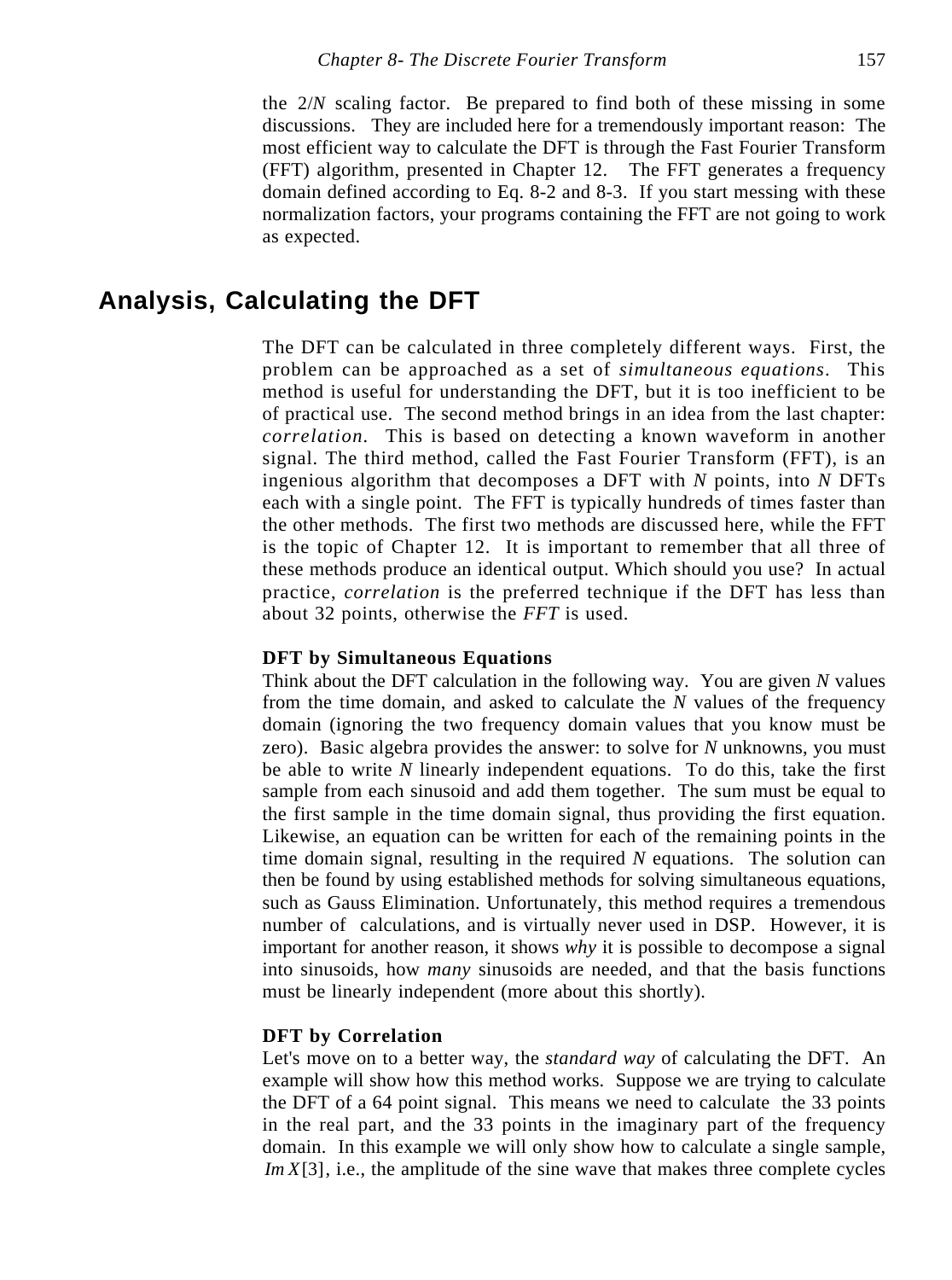between point 0 and point 63. All of the other frequency domain values are calculated in a similar manner.

Figure 8-8 illustrates using correlation to calculate *Im X*[3]. Figures (a) and (b) show two example time domain signals, called: *x*1[ ] and *x*2[ ], respectively. The first signal, *x*1[ ], is composed of nothing but a sine wave that makes three cycles between points 0 and 63. In contrast,  $x2$ [ ] is composed of several sine and cosine waves, *none* of which make three cycles between points 0 and 63. These two signals illustrate what the algorithm for calculating  $Im X[3]$  must do. When fed  $x1$ [], the algorithm must produce a value of 32, the amplitude of the sine wave present in the signal (modified by the scaling factors of Eq. 8-3). In comparison, when the algorithm is fed the other signal, *x*2[ ], a value of zero must be produced, indicating that this particular sine wave is not present in this signal.

The concept of correlation was introduced in Chapter 7. As you recall, to detect a known waveform contained in another signal, multiply the two signals and add all the points in the resulting signal. The single number that results from this procedure is a measure of how similar the two signals are. Figure 8-8 illustrates this approach. Figures (c) and (d) both display the signal we are looking for, a sine wave that makes 3 cycles between samples 0 and 63. Figure (e) shows the result of multiplying (a) and (c). Likewise, (f) shows the result of multiplying (b) and (d). The sum of all the points in (e) is 32, while the sum of all the points in (f) is zero, showing we have found the desired algorithm.

The other samples in the frequency domain are calculated in the same way. This procedure is formalized in the *analysis equation*, the mathematical way to calculate the frequency domain from the time domain:

#### EQUATION 8-4

The analysis equations for calculating the DFT. In these equations, *x*[*i*] is the time domain signal being analyzed, and  $Re X[k]$  &  $Im X[k]$  are the frequency domain signals being calculated. The index *i* runs from 0 to  $N-1$ , while the index *k* runs from 0 to*N*/2.

$$
Re X[k] = \sum_{i=0}^{N-1} x[i] \cos(2\pi k i/N)
$$

$$
Im X[k] = -\sum_{i=0}^{N-1} x[i] \sin(2\pi k i/N)
$$

In words, each sample in the frequency domain is found by multiplying the time domain signal by the sine or cosine wave being looked for, and adding the resulting points. If someone asks you what you are doing, say with confidence: "I am correlating the input signal with each basis function." Table 8-2 shows a computer program for calculating the DFT in this way.

The analysis equation does *not* require special handling of the first and last points, as did the synthesis equation. There is, however, a negative sign in the imaginary part in Eq. 8-4. Just as before, this negative sign makes the *real DFT* consistent with the *complex DFT*, and is not always included.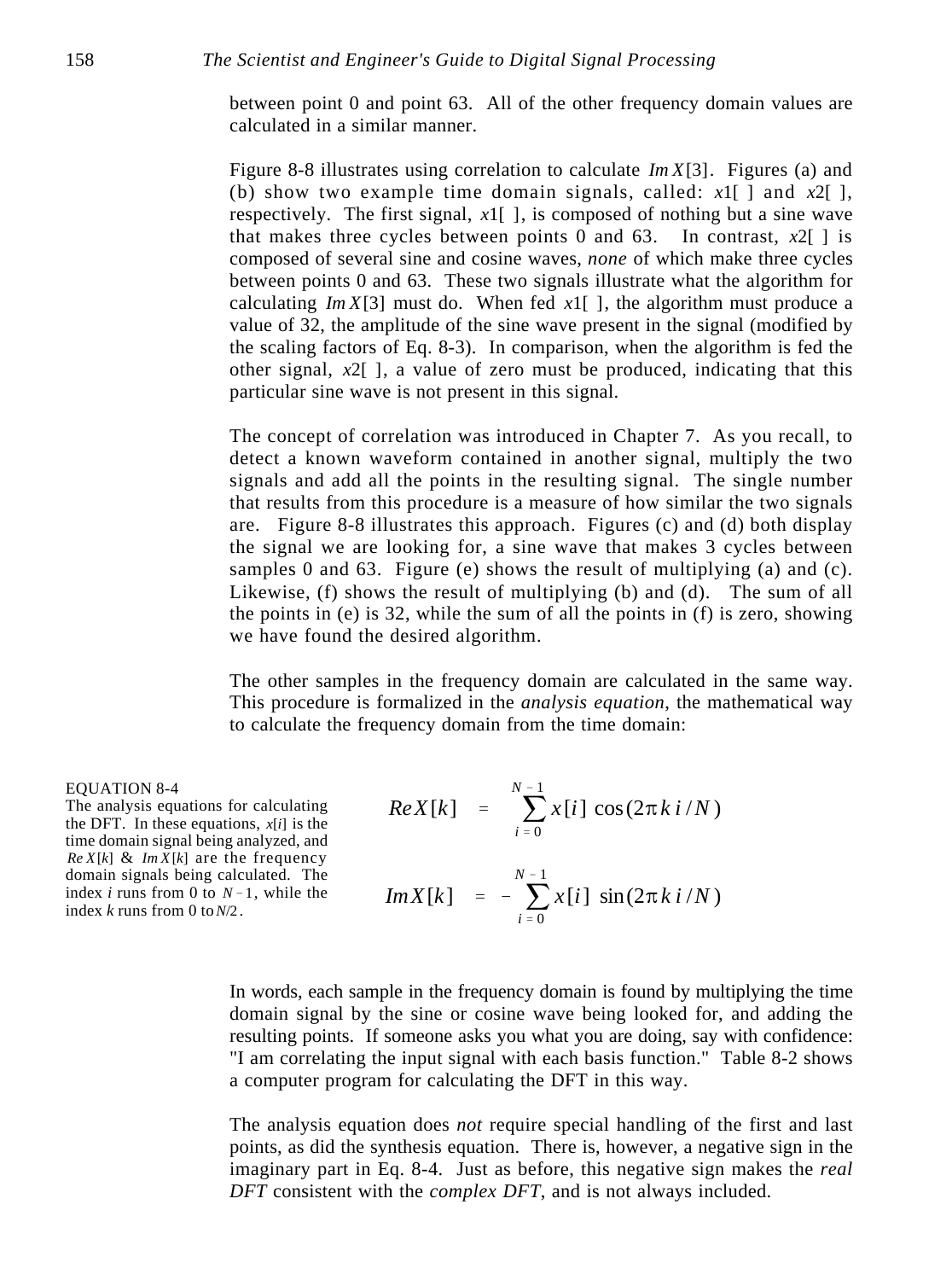

FIGURE 8-8

Two example signals, (a) and (b), are analyzed for containing the specific basis function shown in (c) and (d). Figures (e) and (f) show the result of multiplying each example signal by the basis function. Figure (e) has an average of 0.5, indicating that *x*1[ ]contains the basis function with an amplitude of 1.0. Conversely, (f) has a zero average, indicating that *x*2[ ] does not contain the basis function.

In order for this correlation algorithm to work, the basis functions must have an interesting property: each of them must be completely *uncorrelated* with all of the others. This means that if you multiply any two of the basis functions, the sum of the resulting points will be equal to zero. Basis functions that have this property are called **orthognal**. Many other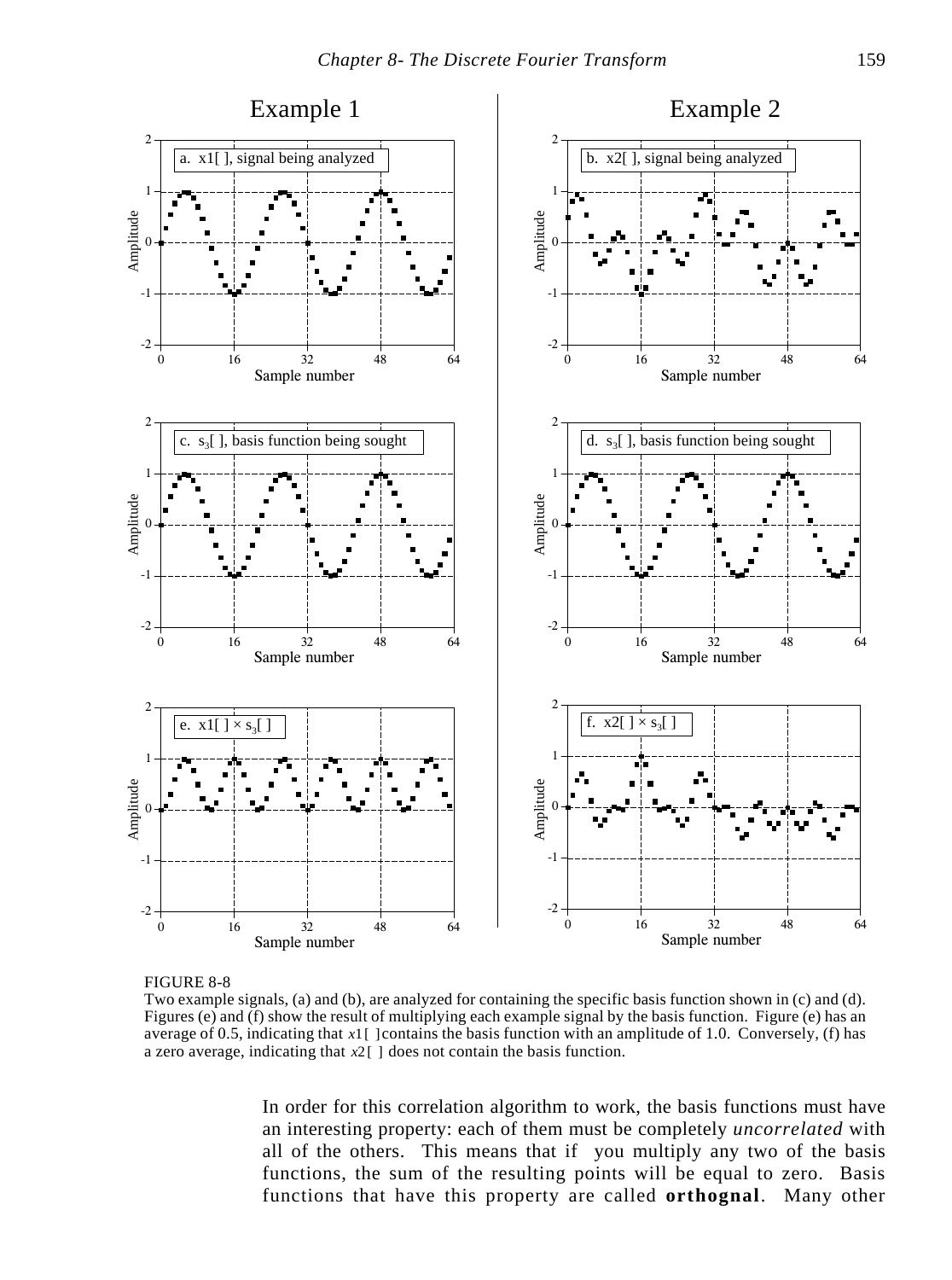```
100 'THE DISCRETE FOURIER TRANSFORM 
110 'The frequency domain signals, held in REX[ ] and IMX[ ], are calculated from
120 'the time domain signal, held in XX[ ].
130 '<br>140 DIM XX[511]
140 DIM XX[511] 'XX[ ] holds the time domain signal<br>150 DIM REX[256] 'REX[ ] holds the real part of the free
150 DIM REX[256] 'REX[] holds the real part of the frequency domain 160 DIM IMX[256] 'IMX[] holds the imaginary part of the frequency domain
                                     'IMX[] holds the imaginary part of the frequency domain
170 '
180 PI = 3.14159265 'Set the constant, PI
190 \text{ N\%} = 512 'N% is the number of points in XX[ ]
200 '<br>210 GOSUB XXXX
                                     'Mythical subroutine to load data into XX[ ]
220 '
230 '
240 FOR K% = 0 TO 256 'Zero REX[ \parallel \& \parallel M X \parallel so they can be used as accumulators
250 REX[K\%] = 0260 IMX[K%] = 0
270 NEXT K%
280 '
                                     'Correlate XX[ ] with the cosine and sine waves, Eq. 8-4
300 '
310 FOR K% = 0 TO 256 'K% loops through each sample in REX[ ] and IMX[ ]
320 FOR I% = 0 TO 511 T% loops through each sample in XX[]
330 '
340 REX[K%] = REX[K%] + XX[I%] * COS(2*PI*K%*I%/N%)
350 IMX[K%] = IMX[K%] - XX[I%] * SIN(2*PI*K%*I%/N%)
360 '
370 NEXT I%
380 NEXT K%
390 '
400 END
```
#### TABLE 8-2

orthognal basis functions exist, including: square waves, triangle waves, impulses, etc. Signals can be decomposed into these other orthognal basis functions using correlation, just as done here with sinusoids. This is not to suggest that this is *useful*, only that it is *possible*.

As previously shown in Table 8-1, the *Inverse DFT* has two ways to be implemented in a computer program. This difference involves *swapping* the inner and outer loops during the synthesis. While this does not change the output of the program, it makes a difference in how you *view* what is being done. The *DFT* program in Table 8-2 can also be changed in this fashion, by swapping the inner and outer loops in lines 310 to 380. Just as before, the output of the program is the same, but the way you *think* about the calculation is different. (These two different ways of viewing the DFT and inverse DFT could be described as "input side" and "output side" algorithms, just as for convolution).

As the program in Table 8-2 is written, it describes how an individual sample in the frequency domain is affected by all of the samples in the time domain. That is, the program calculates each of the values in the frequency domain in succession, not as a group. When the inner and outer loops are exchanged, the program loops through each sample in the time domain, calculating the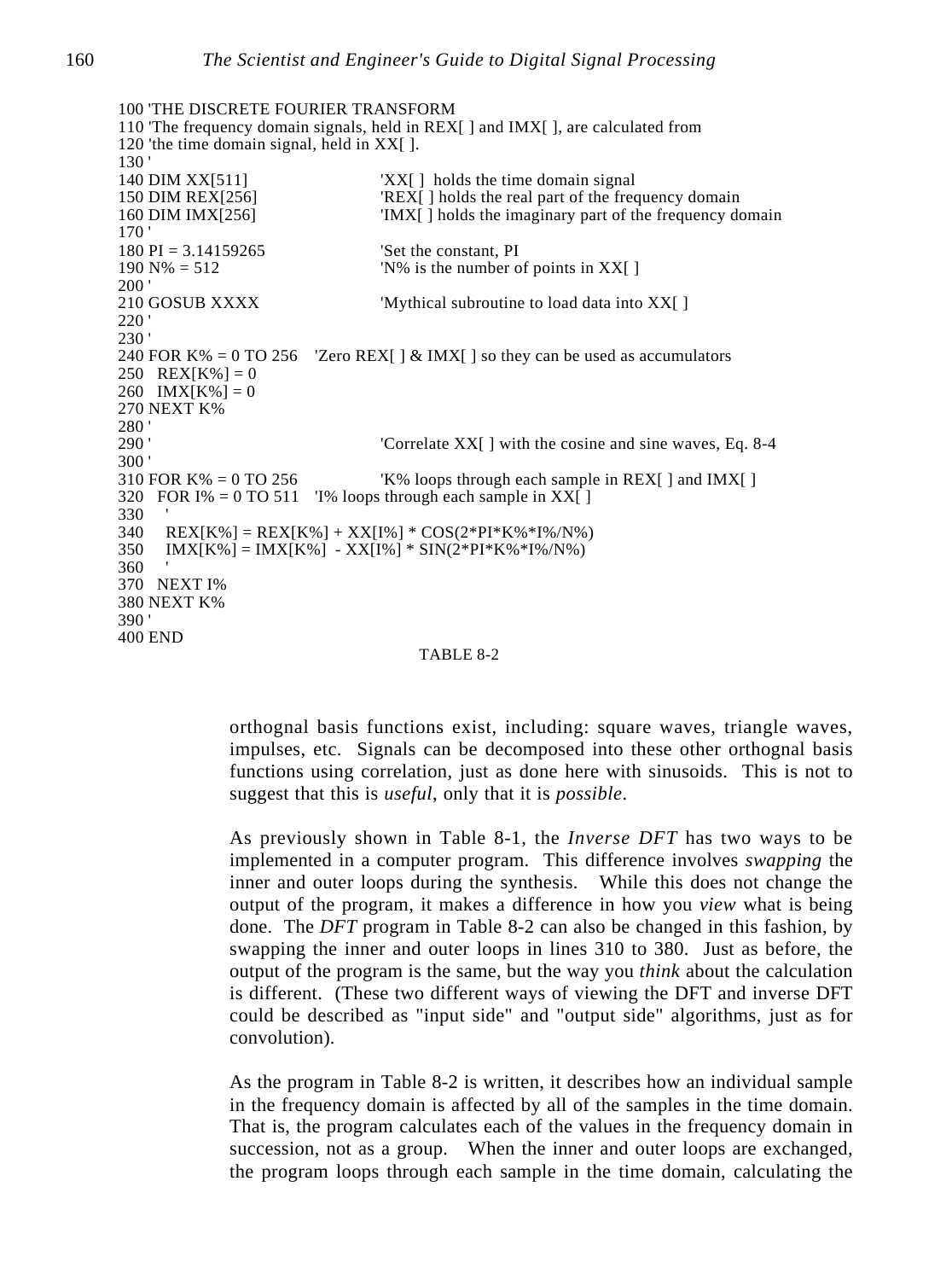contribution of that point to the frequency domain. The overall frequency domain is found by adding the contributions from the individual time domain points. This brings up our next question: what kind of contribution does an individual sample in the time domain provide to the frequency domain? The answer is contained in an interesting aspect of Fourier analysis called *duality*.

# **Duality**

The synthesis and analysis equations (Eqs. 8-2 and 8-4) are strikingly similar. To move from one domain to the other, the known values are multiplied by the basis functions, and the resulting products added. The fact that the *DFT* and the *Inverse DFT* use this same mathematical approach is really quite remarkable, considering the totally different way we arrived at the two procedures. In fact, the only significant difference between the two equations is a result of the time domain being *one* signal of *N* points, while the frequency domain is *two* signals of  $N/2 + 1$  points. As discussed in later chapters, the *complex DFT* expresses both the time and the frequency domains as complex signals of *N* points each. This makes the two domains completely symmetrical, and the equations for moving between them virtually *identical*.

This symmetry between the time and frequency domains is called **duality**, and gives rise to many interesting properties. For example, a single point in the frequency domain corresponds to a sinusoid in the time domain. By duality, the inverse is also true, a single point in the time domain corresponds to a sinusoid in the frequency domain. As another example, convolution in the time domain corresponds to multiplication in the frequency domain. By duality, the reverse is also true: convolution in the frequency domain corresponds to multiplication in the time domain. These and other duality relationships are discussed in more detail in Chapters 10 and 11.

# **Polar Notation**

As it has been described so far, the frequency domain is a group of amplitudes of cosine and sine waves (with slight scaling modifications). This is called **rectangular** notation. Alternatively, the frequency domain can be expressed in **polar** form. In this notation, *ReX*[ ] & *Im X*[ ] are replaced with two other arrays, called the **Magnitude of** *X***[ ]**, written in equations as: *Mag*  $X$ [ ], and the **Phase of**  $X$ [ ], written as: *Phase*  $X$ [ ]. The magnitude and phase are a pair-for-pair replacement for the real and imaginary parts. For example, *Mag X*[0] and *Phase X*[0] are calculated using only  $Re X[0]$  and  $Im X[0]$ . Likewise,  $Mag X[14]$  and  $Phase X[14]$  are calculated using only *ReX*[14] and *Im X*[14], and so forth. To understand the conversion, consider what happens when you add a cosine wave and a sine wave of the same frequency. The result is a cosine wave of the same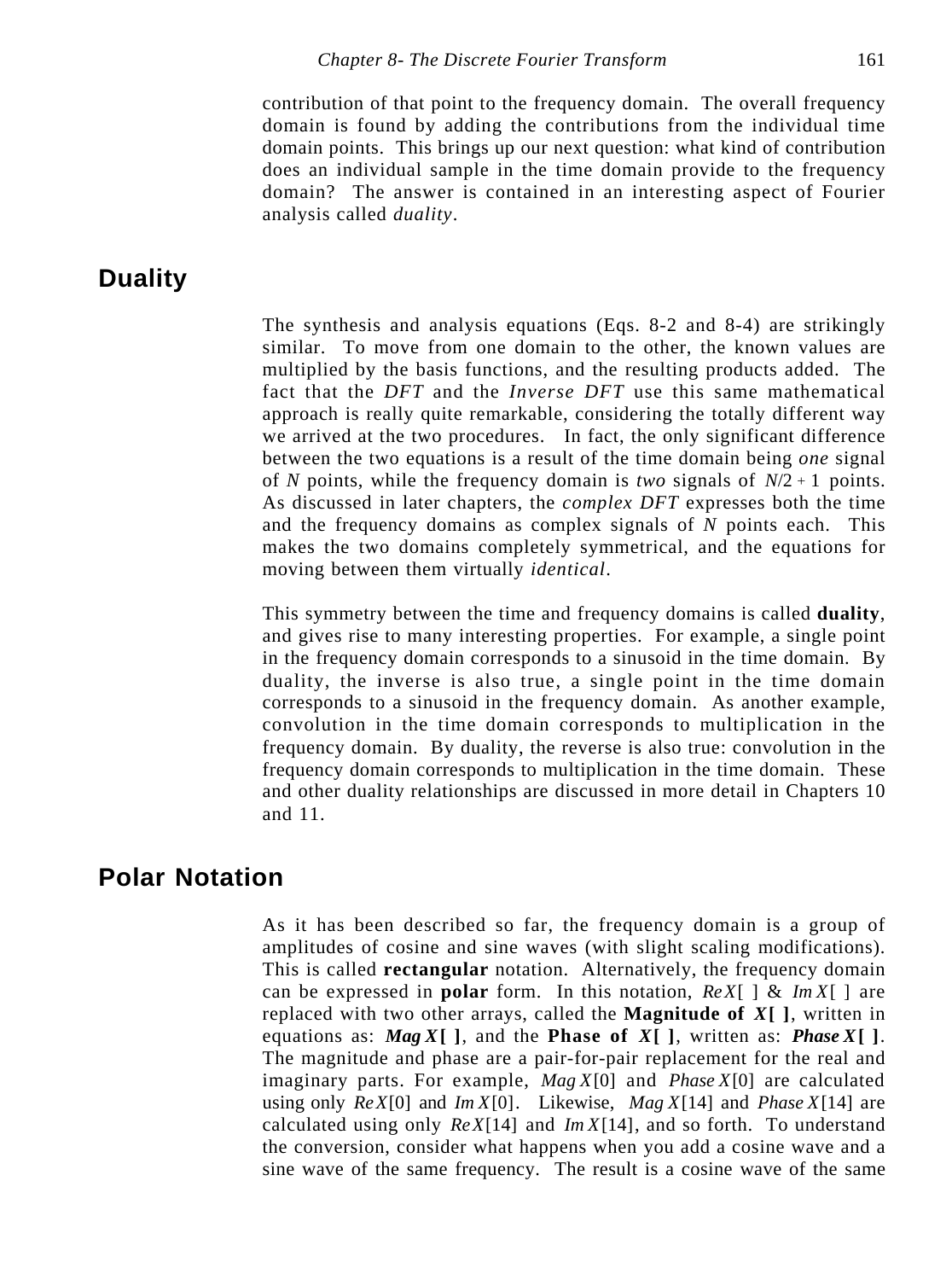frequency, but with a new amplitude and a new phase shift. In equation form, the two representations are related:

EQUATION 8-5 The addition of a cosine and sine wave results in a cosine wave with a different amplitude and phase shift. The information contained in *A* & *B* is transferred to two other variables,  $M$  and  $\theta$ .

 $A \cos(x) + B \sin(x) = M \cos(x + \theta)$ 

The important point is that no information is lost in this process; given one representation you can calculate the other. In other words, the information contained in the amplitudes *A* and *B*, is also contained in the variables *M* and  $\theta$ . Although this equation involves sine and cosine waves, it follows the same conversion equations as do simple vectors. Figure 8-9 shows the analogous vector representation of how the two variables, *A* and *B*, can be viewed in a rectangular coordinate system, while  $M$  and  $\theta$  are parameters in polar coordinates.

FIGURE 8-9 Rectangular-to-polar conversion. The addition of a cosine wave and a sine wave (of the same frequency) follows the same mathematics as the addition of simple vectors.



In polar notation, *Mag*  $X$ [ ] holds the amplitude of the cosine wave (*M* in Eq. 8-4 and Fig. 8-9), while *Phase X*[ ] holds the phase angle of the cosine wave ( $\theta$  in Eq. 8-4 and Fig. 8-9). The following equations convert the frequency domain from rectangular to polar notation, and vice versa:

#### EQUATION 8-6

Rectangular-to-polar conversion. The rectangular representation of the frequency domain,  $Re X[k]$  and  $Im X[k]$ , is changed into the polar form, *Mag X*[*k*] and *Phase X*[*k*].

$$
MagX[k] = (ReX[k]^2 + ImX[k]^2)^{1/2}
$$
  

$$
PhaseX[k] = \arctan\left(\frac{ImX[k]}{ReX[k]}\right)
$$

EQUATION 8-7 Polar-to-rectangular conversion. The

two arrays, *Mag X*[*k*] and *Phase X*[*k*], are converted into *ReX*[*k*] and *Im X*[*k*].

$$
Re X[k] = Mag X[k] \cos(Phase X[k])
$$

 $Im X[k] = Mag X[k] sin(Phase X[k])$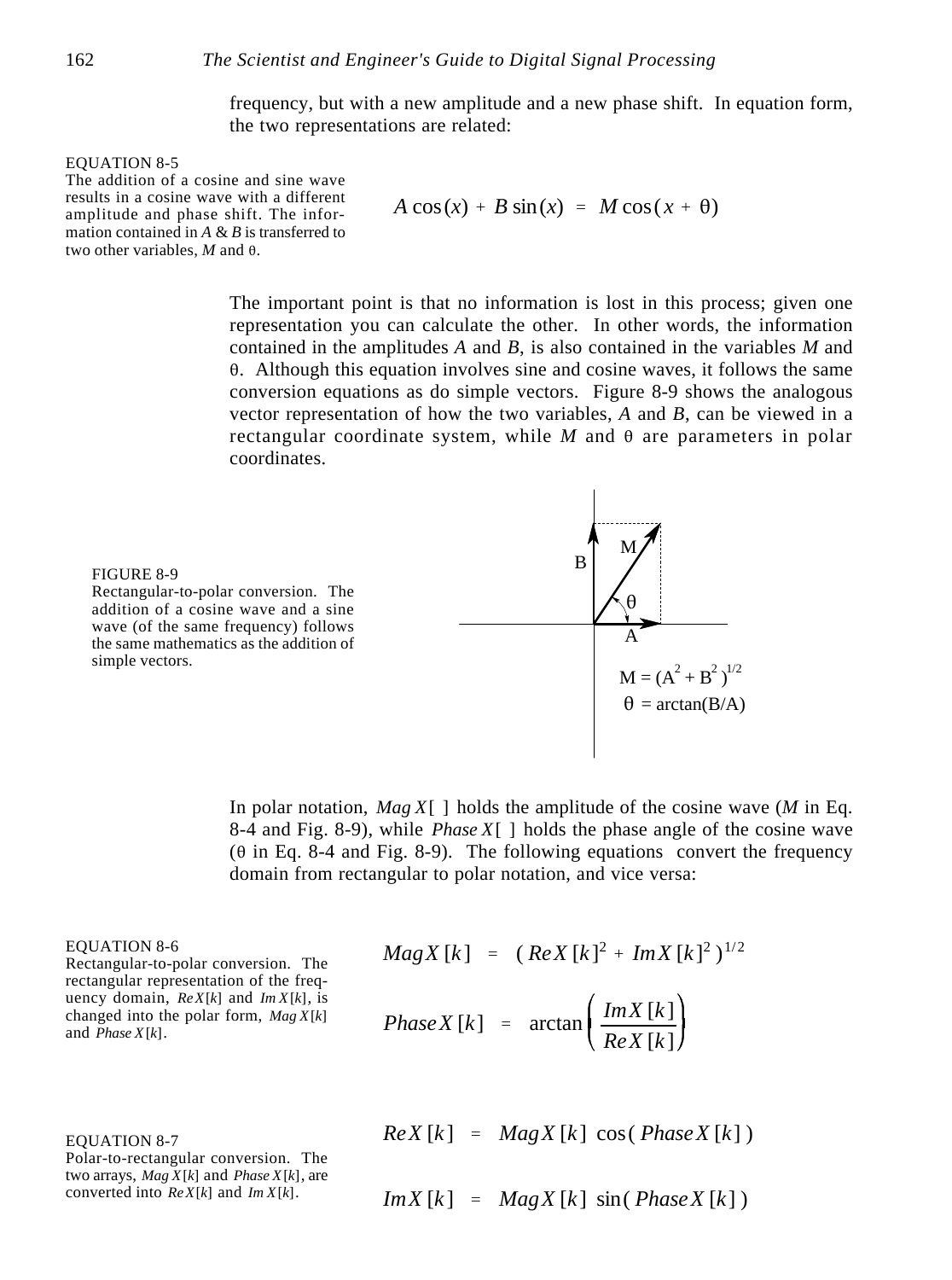Rectangular and polar notation allow you to think of the DFT in two different ways. With rectangular notation, the DFT decomposes an  $N$  point signal into  $N/2 + 1$ cosine waves and  $N/2 + 1$  sine waves, each with a specified *amplitude*. In polar notation, the DFT decomposes an *N* point signal into  $N/2 + 1$  cosine waves, each with a specified *amplitude* (called the *magnitude*) and *phase shift*. Why does polar notation use cosine waves instead of sine waves? Sine waves cannot represent the DC component of a signal, since a sine wave of zero frequency is composed of all zeros (see Figs. 8-5 a&b).

Even though the polar and rectangular representations contain exactly the same information, there are many instances where one is easier to use that the other. For example, Fig. 8-10 shows a frequency domain signal in both rectangular and polar form. Warning: Don't try to understand the shape of the real and imaginary parts; your head will explode! In comparison, the polar curves are straightforward: only frequencies below about 0.25 are present, and the phase shift is approximately proportional to the frequency. This is the frequency response of a low-pass filter.



#### FIGURE 8-10

Example of rectangular and polar frequency domains. This example shows a frequency domain expressed in both rectangular and polar notation. As in this case, polar notation usually provides human observers with a better understanding of the characteristics of the signal. In comparison, the rectangular form is almost always used when math computations are required. Pay special notice to the fact that the first and last samples in the phase must be zero, just as they are in the imaginary part.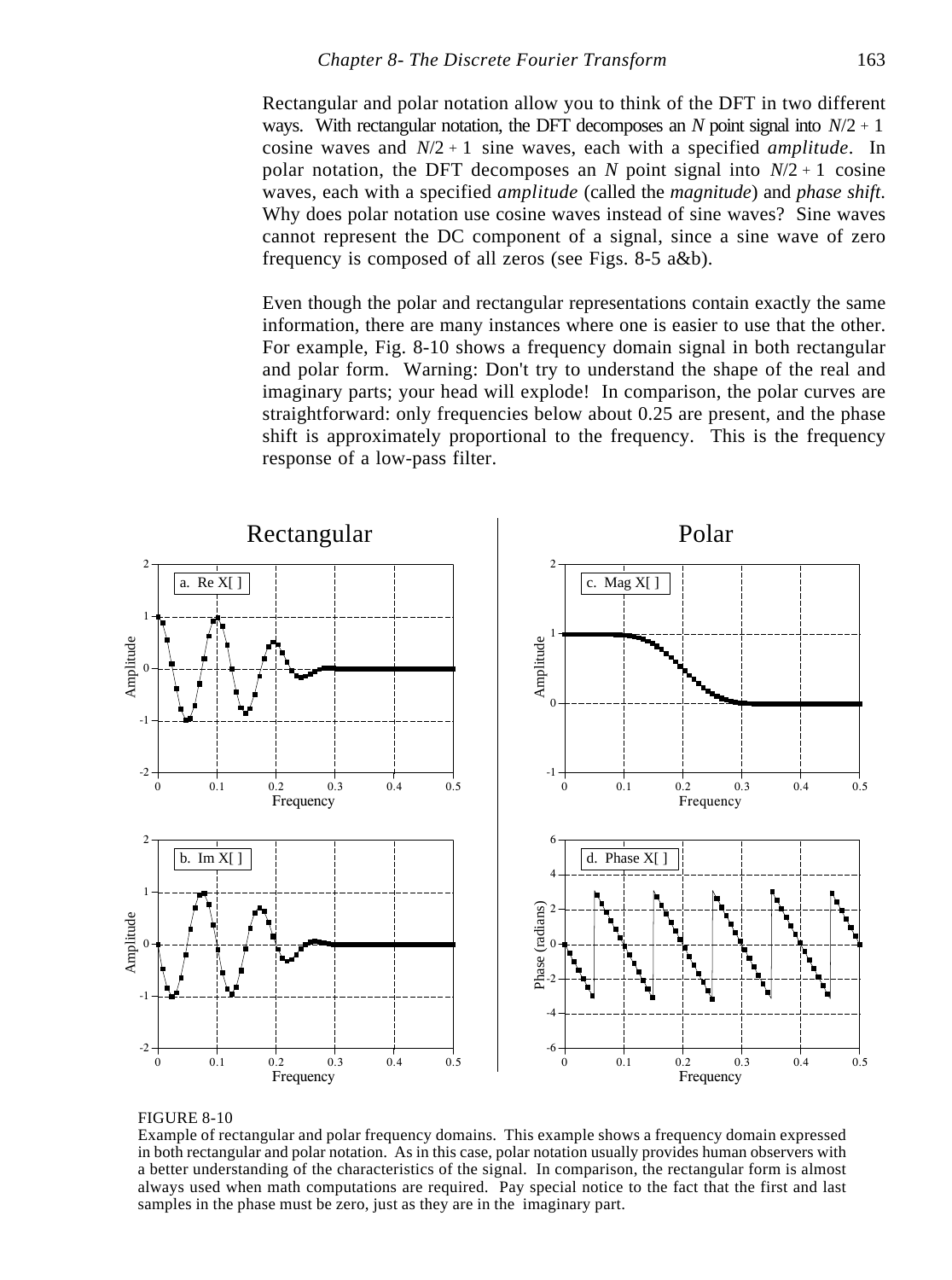### 164 *The Scientist and Engineer's Guide to Digital Signal Processing*

When should you use rectangular notation and when should you use polar? Rectangular notation is usually the best choice for calculations, such as in equations and computer programs. In comparison, graphs are almost always in polar form. As shown by the previous example, it is nearly impossible for *humans* to understand the characteristics of a frequency domain signal by looking at the real and imaginary parts. In a typical program, the frequency domain signals are kept in rectangular notation until an observer needs to look at them, at which time a rectangular-to-polar conversion is done.

Why is it easier to understand the frequency domain in polar notation? This question goes to the heart of why decomposing a signal into sinusoids is *useful*. Recall the property of *sinusoidal fidelity* from Chapter 5: if a sinusoid enters a linear system, the output will also be a sinusoid, and at exactly the same frequency as the input. Only the amplitude and phase can change. Polar notation directly represents signals in terms of the amplitude and phase of the component cosine waves. In turn, systems can be represented by how they modify the amplitude and phase of each of these cosine waves.

Now consider what happens if rectangular notation is used with this scenario. A mixture of cosine and sine waves enter the linear system, resulting in a mixture of cosine and sine waves leaving the system. The problem is, a cosine wave on the input may result in both cosine and sine waves on the output. Likewise, a sine wave on the input can result in both cosine and sine waves on the output. While these cross-terms can be straightened out, the overall method doesn't match with why we wanted to use sinusoids in the first place.

# **Polar Nuisances**

There are many nuisances associated with using polar notation. None of these are overwhelming, just really annoying! Table 8-3 shows a computer program for converting between rectangular and polar notation, and provides solutions for some of these pests.

### **Nuisance 1: Radians vs. Degrees**

It is possible to express the phase in either *degrees* or *radians*. When expressed in degrees, the values in the phase signal are between -180 and 180. Using radians, each of the values will be between  $-\pi$  and  $\pi$ , that is, between -3.141592 to 3.141592. Most computer languages require the use radians for their trigonometric functions, such as cosine, sine, arctangent, etc. It can be irritating to work with these long decimal numbers, and difficult to interpret the data you receive. For example, if you want to introduce a 90 degree phase shift into a signal, you need to add 1.570796 to the phase. While it isn't going to kill you to type this into your program, it does become tiresome. The best way to handle this problem is to define the constant,  $PI = 3.141592$ , at the beginning of your program. A 90 degree phase shift can then be written as *PI*/2 . Degrees and radians are both widely used in DSP and you need to become comfortable with both.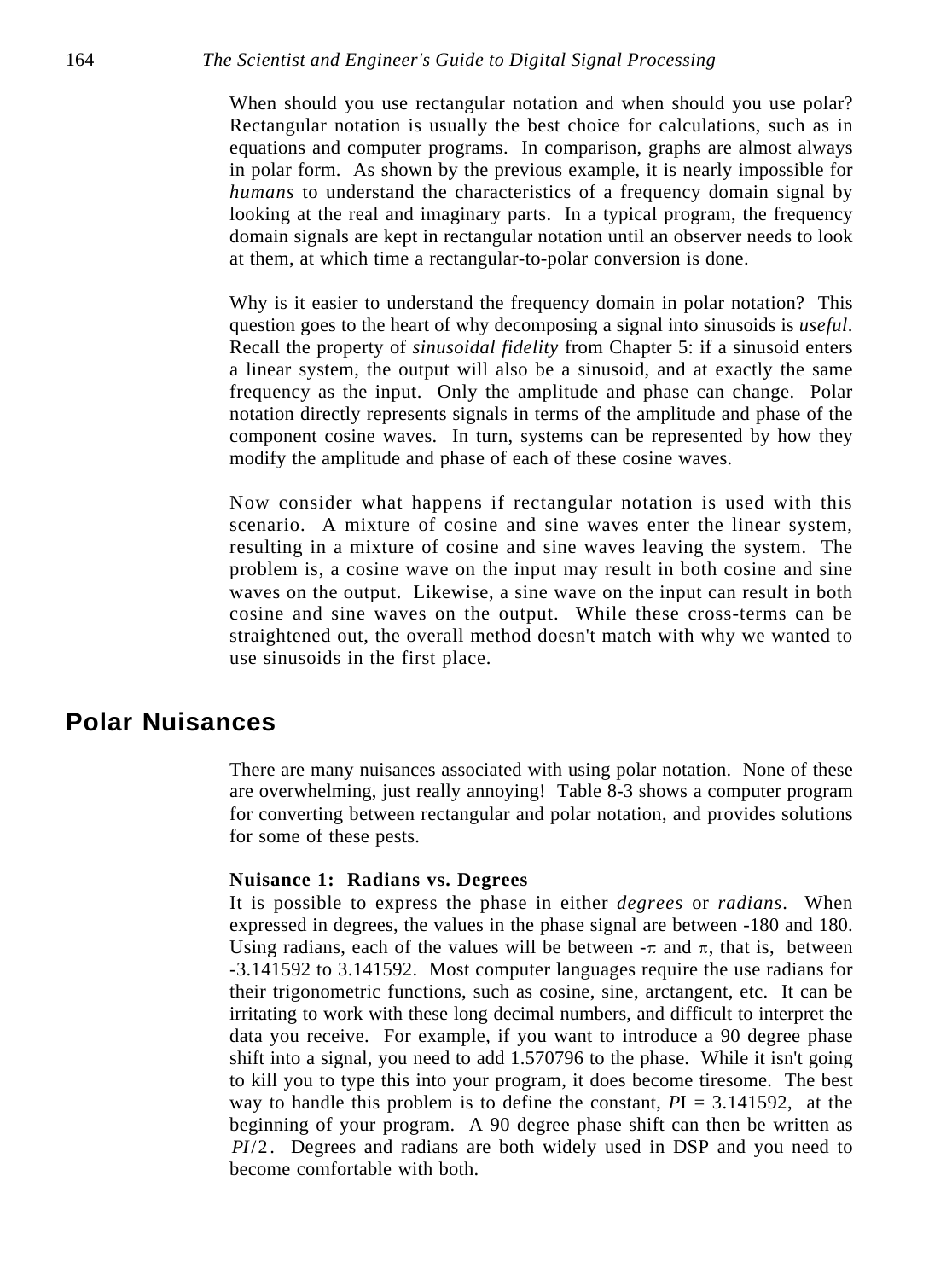```
100 'RECTANGULAR-TO-POLAR & POLAR-TO-RECTANGULAR CONVERSION
110 '
120 DIM REX[256] THEX[ ] holds the real part
130 DIM IMX[256] 'IMX[] holds the imaginary part
140 DIM MAG[256] MAG[] holds the magnitude
150 DIM PHASE[256] 'PHASE[ ] holds the phase
160 '
170 PI = 3.14159265
180 '
190 GOSUB XXXX 'Mythical subroutine to load data into REX[ ] and IMX[ ]
200 '
210 '
220 ' 'Rectangular-to-polar conversion, Eq. 8-6
230 FOR K% = 0 TO 256
240 MAG[K%] = SQR( REX[K%]^2 + IMX[K%]^2 ) 'from Eq. 8-6
250 IF REX[K%] = 0 THEN REX[K%] = 1E-20 \blacksquare 'prevent divide by 0 (nuisance 2)
260 PHASE[K%] = ATN( IMX[K\%] / REX[K\%]) \qquad \qquad 'from Eq. 8-6
270 ' correct the arctan (nuisance 3)
280 IF REX[K%] < 0 AND IMX[K\%] < 0 THEN PHASE[K%] = PHASE[K%] - PI
290 IF REX[K%] < 0 AND IMX[K\%] > = 0 THEN PHASE[K%] = PHASE[K%] + PI
300 NEXT K%
310 '
320 '
330 ' 'Polar-to-rectangular conversion, Eq. 8-7
340 FOR K% = 0 TO 256
350 REX[K\%] = MAG[K\%] * COS( PHASE[K\%])360 IMX[K%] = MAG[K%] * SIN( PHASE[K%])
370 NEXT K%
380 ' 
390 END
```
#### TABLE 8-3

### **Nuisance 2: Divide by zero error**

When converting from rectangular to polar notation, it is very common to find frequencies where the real part is zero and the imaginary part is some nonzero value. This simply means that the phase is exactly 90 or -90 degrees. Try to tell your computer this! When your program tries to calculate the phase from: *Phase*  $X[k] = \arctan(\text{Im } X[k]/\text{Re } X[k])$ , a *divide by zero error* occurs. Even if the program execution doesn't halt, the phase you obtain for this frequency won't be correct. To avoid this problem, the real part must be tested for being zero before the division. If it is zero, the imaginary part must be tested for being positive or negative, to determine whether to set the phase to  $\pi/2$  or  $-\pi/2$ , respectively. Lastly, the division needs to be bypassed. Nothing difficult in all these steps, just the potential for aggravation. An alternative way to handle this problem is shown in line 250 of Table 8-3. If the real part is zero, change it to a negligibly small number to keep the math processor happy during the division.

# **Nuisance 3: Incorrect arctan**

Consider a frequency domain sample where  $Re X[k] = 1$  and  $Im X[k] = 1$ . Equation 8-6 provides the corresponding polar values of *Mag X*[ $k$ ] = 1.414 and *Phase*  $X[k] = 45^{\circ}$ . Now consider another sample where  $Re X[k] = -1$  and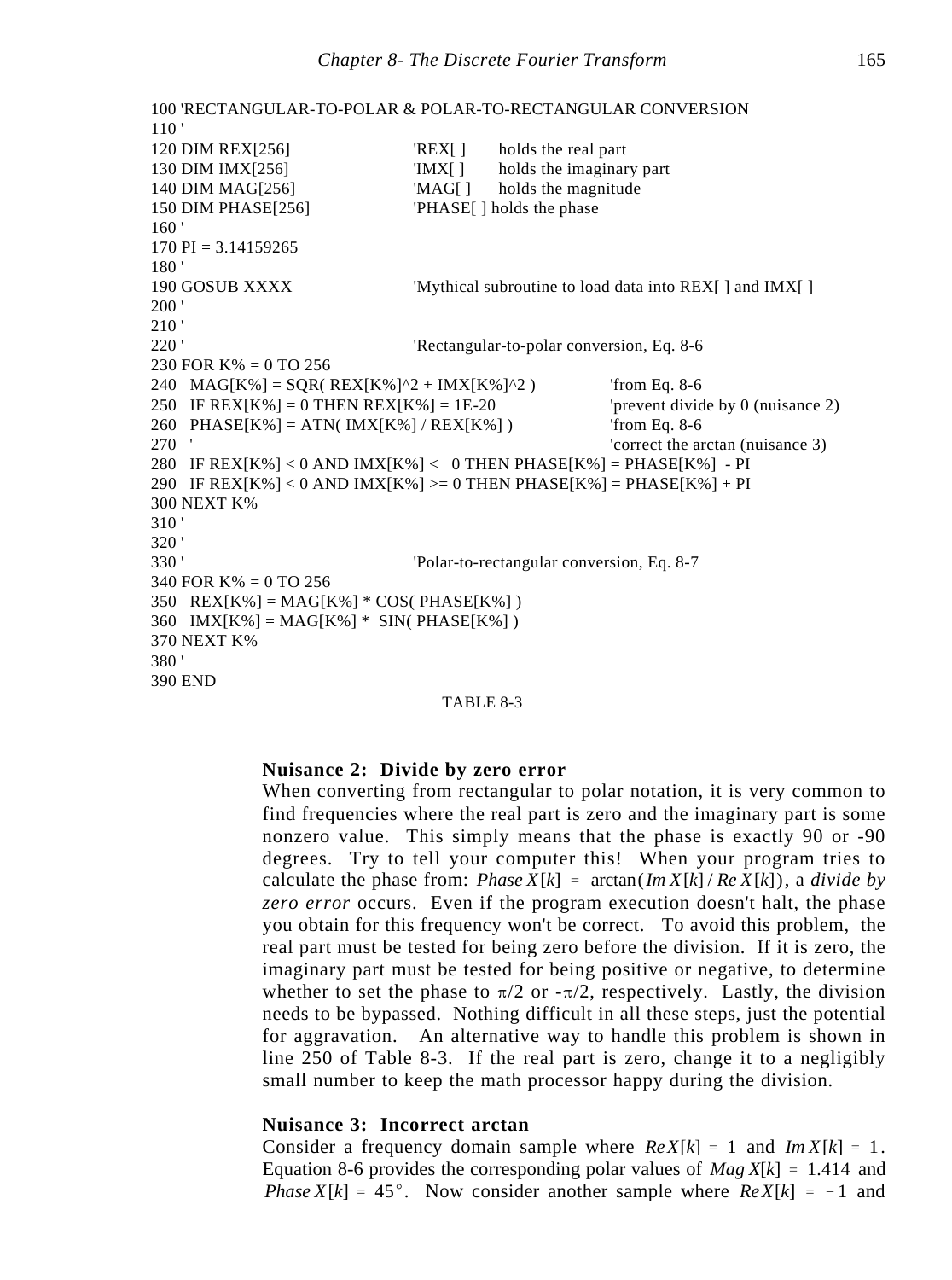*Im*  $X[k] = -1$ . Again, Eq. 8-6 provides the values of *Mag*  $X[k] = 1.414$  and *Phase*  $X[k] = 45^\circ$ . The problem is, the phase is wrong! It should be  $-135^\circ$ . This error occurs whenever the real part is negative. This problem can be corrected by testing the real and imaginary parts after the phase has been calculated. If both the real and imaginary parts are negative, subtract  $180^{\circ}$ (or  $\pi$  radians) from the calculated phase. If the real part is negative and the imaginary part is positive, add  $180^{\circ}$  (or  $\pi$  radians). Lines 340 and 350 of the program in Table 8-3 show how this is done. If you fail to catch this problem, the calculated value of the phase will only run between  $-\pi/2$  and  $\pi/2$ , rather than between  $-\pi$  and  $\pi$ . Drill this into your mind. If you see the phase only extending to  $\pm 1.5708$ , you have forgotten to correct the ambiguity in the arctangent calculation.

# **Nuisance 4: Phase of very small magnitudes**

Imagine the following scenario. You are grinding away at some DSP task, and suddenly notice that part of the phase doesn't look right. It might be noisy, jumping all over, or just plain *wrong*. After spending the next hour looking through hundreds of lines of computer code, you find the answer. The corresponding values in the magnitude are so small that they are buried in round-off noise. If the magnitude is negligibly small, the phase doesn't have any meaning, and can assume unusual values. An example of this is shown in Fig. 8-11. It is usually obvious when an *amplitude* signal is lost in noise; the values are so small that you are forced to suspect that the values are meaningless. The phase is different. When a polar signal is contaminated with noise, the values in the phase are random numbers between  $-\pi$  and  $\pi$ . Unfortunately, this often *looks* like a real signal, rather than the nonsense it really is.

### **Nuisance 5:**  $2\pi$  ambiguity of the phase

Look again at Fig. 8-10d, and notice the several discontinuities in the data. Every time a point looks as if it is going to dip below -3.14592, it snaps back to 3.141592. This is a result of the periodic nature of sinusoids. For





The phase of small magnitude signals. At frequencies where the magnitude drops to a very low value, round-off noise can cause wild excursions of the phase. Don't make the mistake of thinking this is a meaningful signal.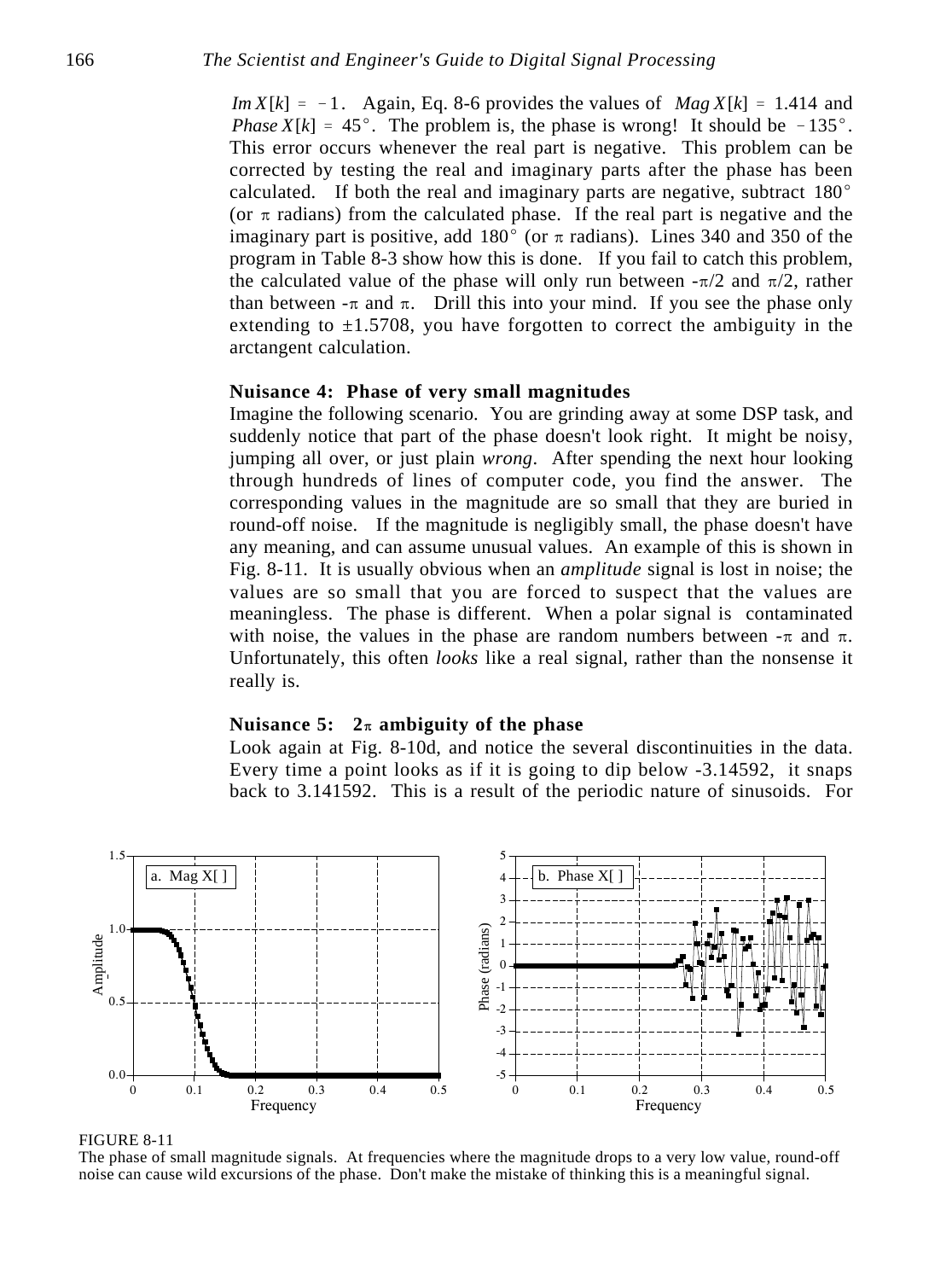Example of phase unwrapping. The top curve shows a typical phase signal obtained from a rectangular-to-polar conversion routine. Each value in the signal must be between  $-\pi$  and  $\pi$ (i.e., -3.14159 and 3.14159). As shown in the lower curve, the phase can be *unwrapped* by adding or subtracting integer multiplies of  $2\pi$ from each sample, where the integer is chosen to minimize the discontinuities between points.



example, a phase shift of  $q$  is exactly the same as a phase shift of  $q + 2p$ ,  $q + 4p$ , *q* + 6*p* , etc. Any sinusoid is unchanged when you add an integer multiple of  $2\pi$  to the phase. The apparent discontinuities in the signal are a result of the computer algorithm picking its favorite choice from an infinite number of equivalent possibilities. The smallest possible value is always chosen, keeping the phase between  $-\pi$  and  $\pi$ .

It is often easier to understand the phase if it does not have these discontinuities, even if it means that the phase extends above  $\pi$ , or below - $\pi$ . This is called **unwrapping the phase**, and an example is shown in Fig. 8-12. As shown by the program in Table 8-4, a multiple of  $2\pi$  is added or subtracted from each value of the phase. The exact value is determined by an algorithm that minimizes the difference between adjacent samples.

Nuisance 6: The magnitude is always positive  $(\pi$  ambiguity of the phase) Figure 8-13 shows a frequency domain signal in rectangular and polar form. The real part is smooth and quite easy to understand, while the imaginary part is entirely zero. In comparison, the polar signals contain abrupt

```
100 ' PHASE UNWRAPPING 
110 '<br>120 DIM PHASE[256]
120 DIM PHASE[256] 'PHASE[ ] holds the original phase<br>130 DIM UWPHASE[256] 'UWPHASE[ ] holds the unwrapped
                                    'UWPHASE[] holds the unwrapped phase
140 '
150 PI = 3.14159265
160 '
170 GOSUB XXXX <sup>'Mythical subroutine to load data into PHASE[]</sup>
180 '
190 UWPHASE[0] = 0 \blacksquare The first point of all phase signals is zero
200'<br>210'' Go through the unwrapping algorithm
220 FOR K\% = 1 TO 256
230 C% = CINT( (UWPHASE[K%-1] - PHASE[K%]) / (2 * PI))
240 UWPHASE[K%] = PHASE[K%] + C\%*2*PI
250 NEXT K%
260 '
270 END
```
TABLE 8-4